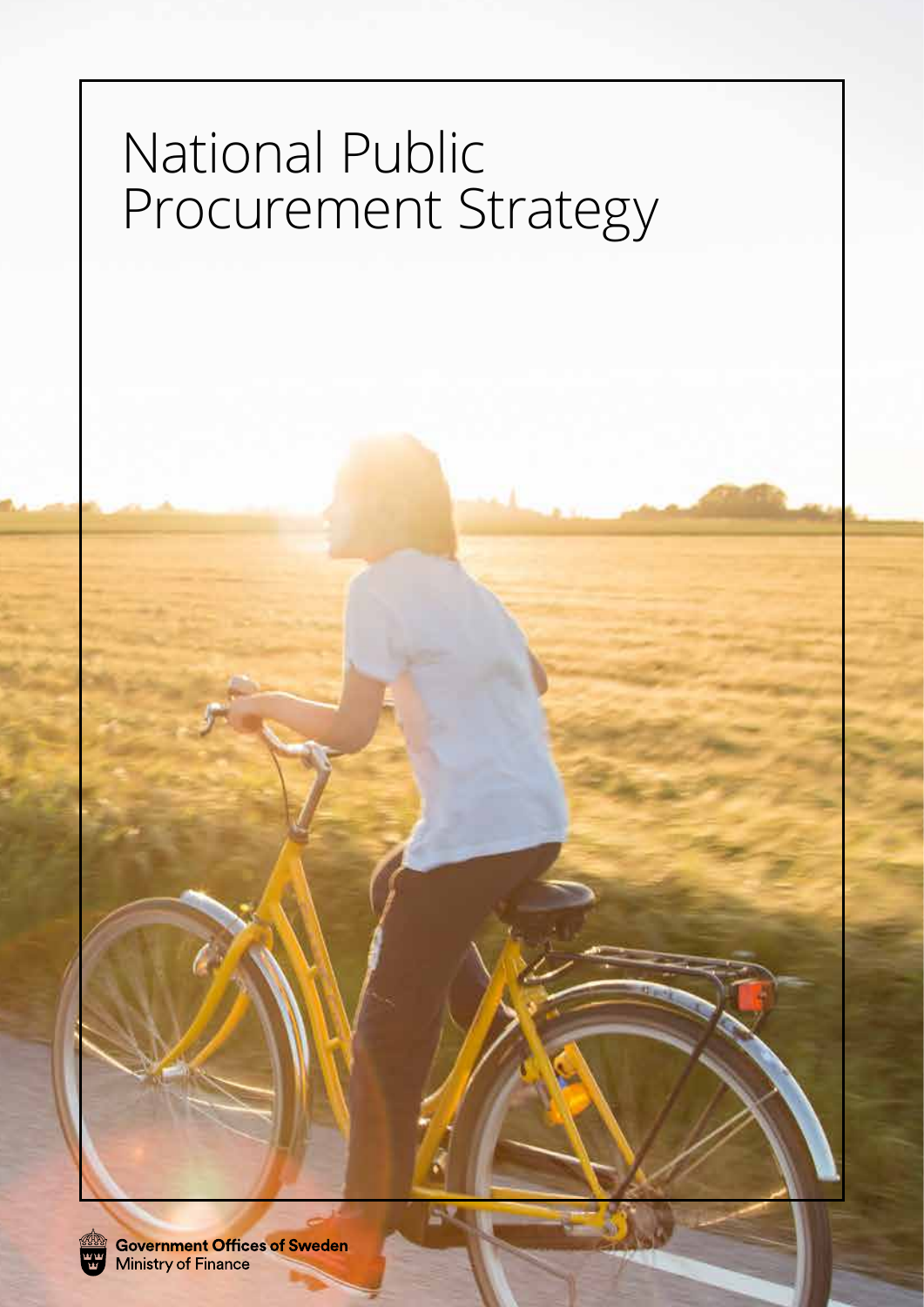**Photo:** Andreas Ulvdell/Folio (Cover), Maskot/Folio (Page 8, 12, 16, 18, 20, 22, 24), Thyra Brandt/Folio (Page 8, 14) **Production:** Ministry of Finance/Communications Department *Engelsk översättning framtagen i samarbete med Upphandlingsmyndigheten/English translation made in cooperation with The National Agency for Public Procurement*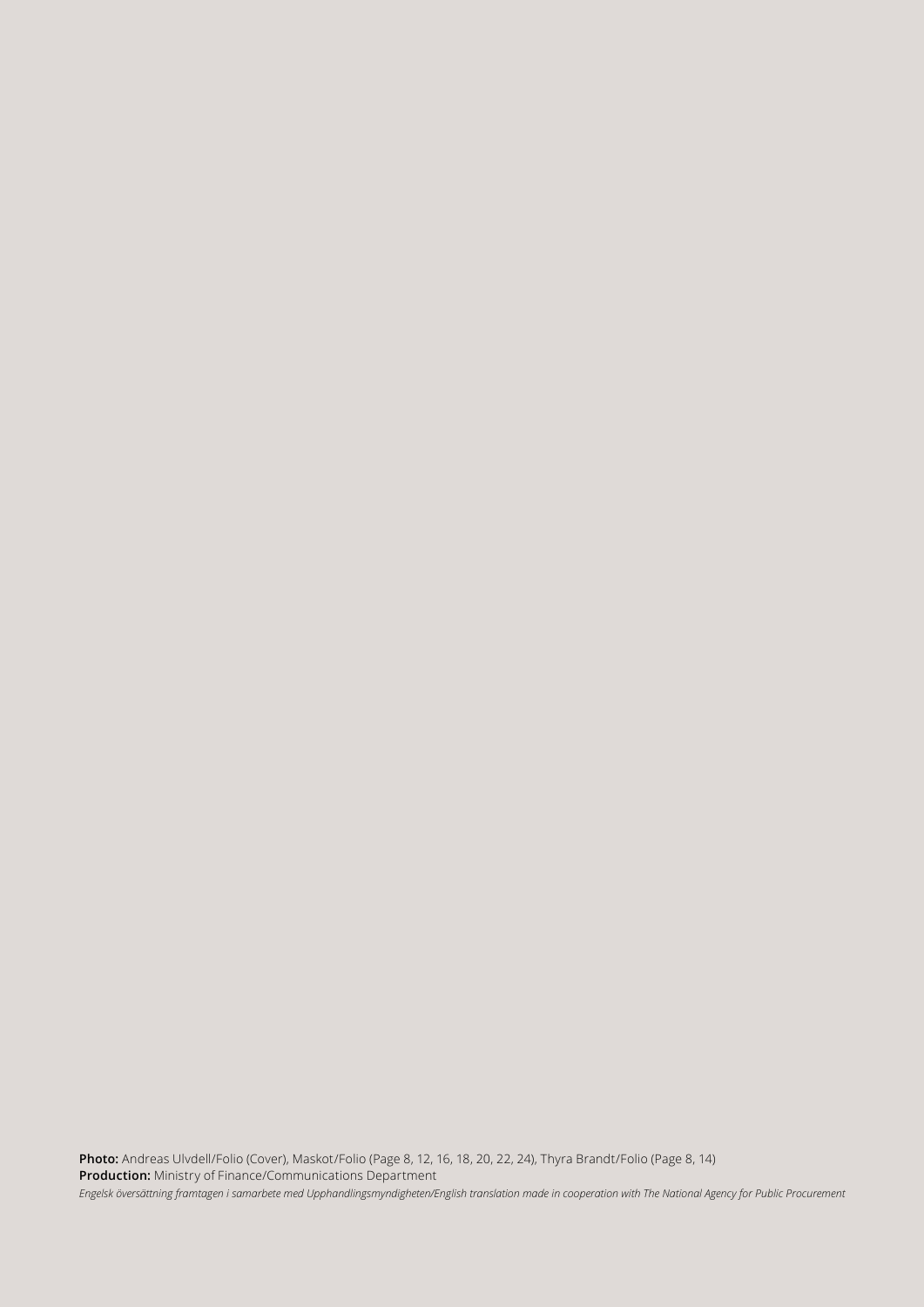

As the Minister responsible for public procurement in Sweden, I have noted that more guidance is required before public procurement is the strategic tool that the Swedish Government wants it to be.

The contracting authorities and entities need to take greater responsibility for procuring more strategically and for using tax assets in the best possible way. Here I see an important task for the Government to be clear that the governmental authorities have that responsibility. It is the Government's hope that what is stated in the

National Public Procurement Strategy is actually implemented by the contracting authorities and entities. The Government expects results and will follow this development closely.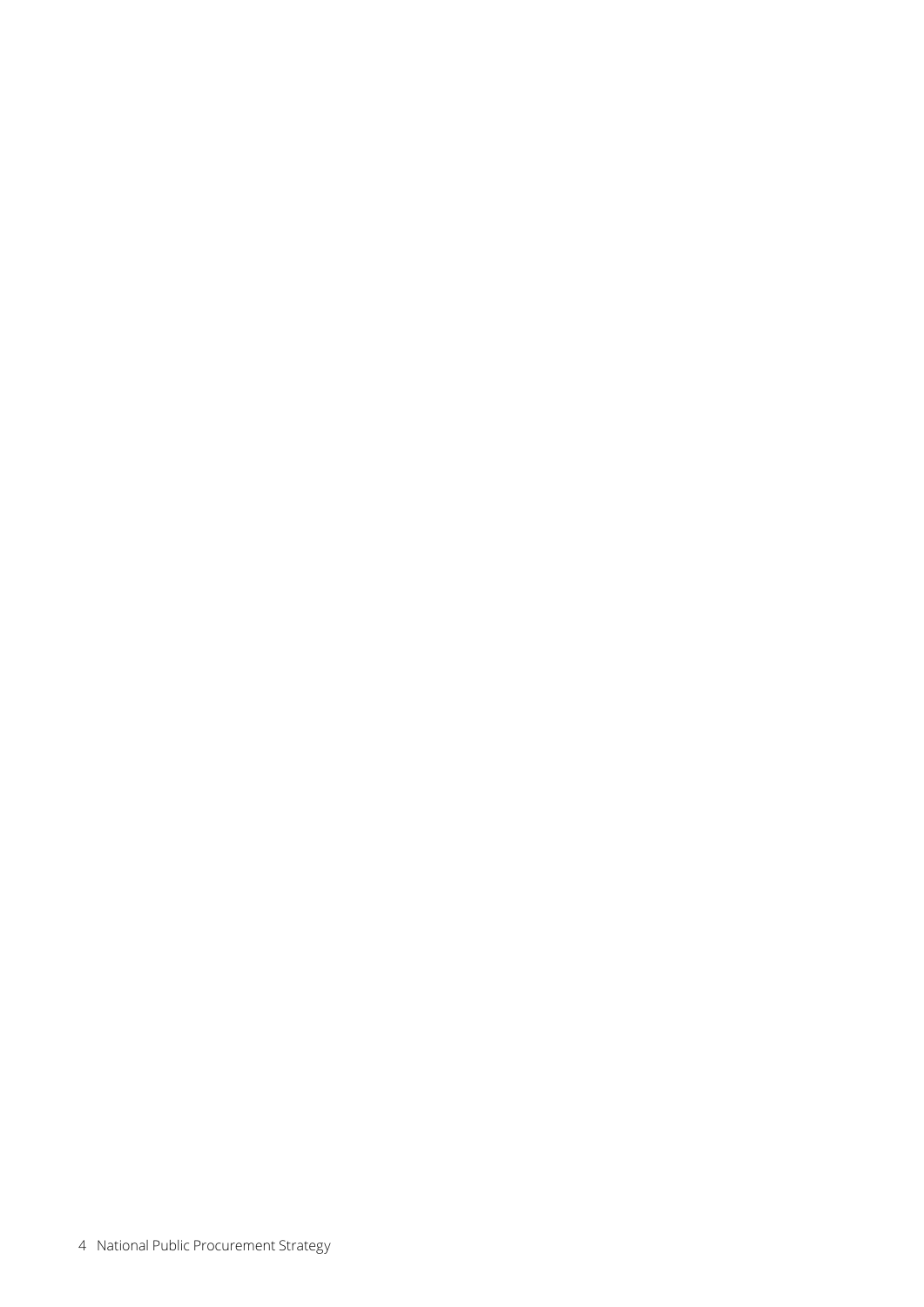# Content

| Why is a National Public Procurement                   |
|--------------------------------------------------------|
|                                                        |
|                                                        |
| What types of purchasing is the strategy aiming at? 10 |
|                                                        |
|                                                        |
|                                                        |
| Public procurement as a strategic tool                 |
|                                                        |
| A multiplicity of suppliers and                        |
|                                                        |
| Public procurement that drives                         |
| Environmentally responsible public procurement22       |
| Public procurement that contributes                    |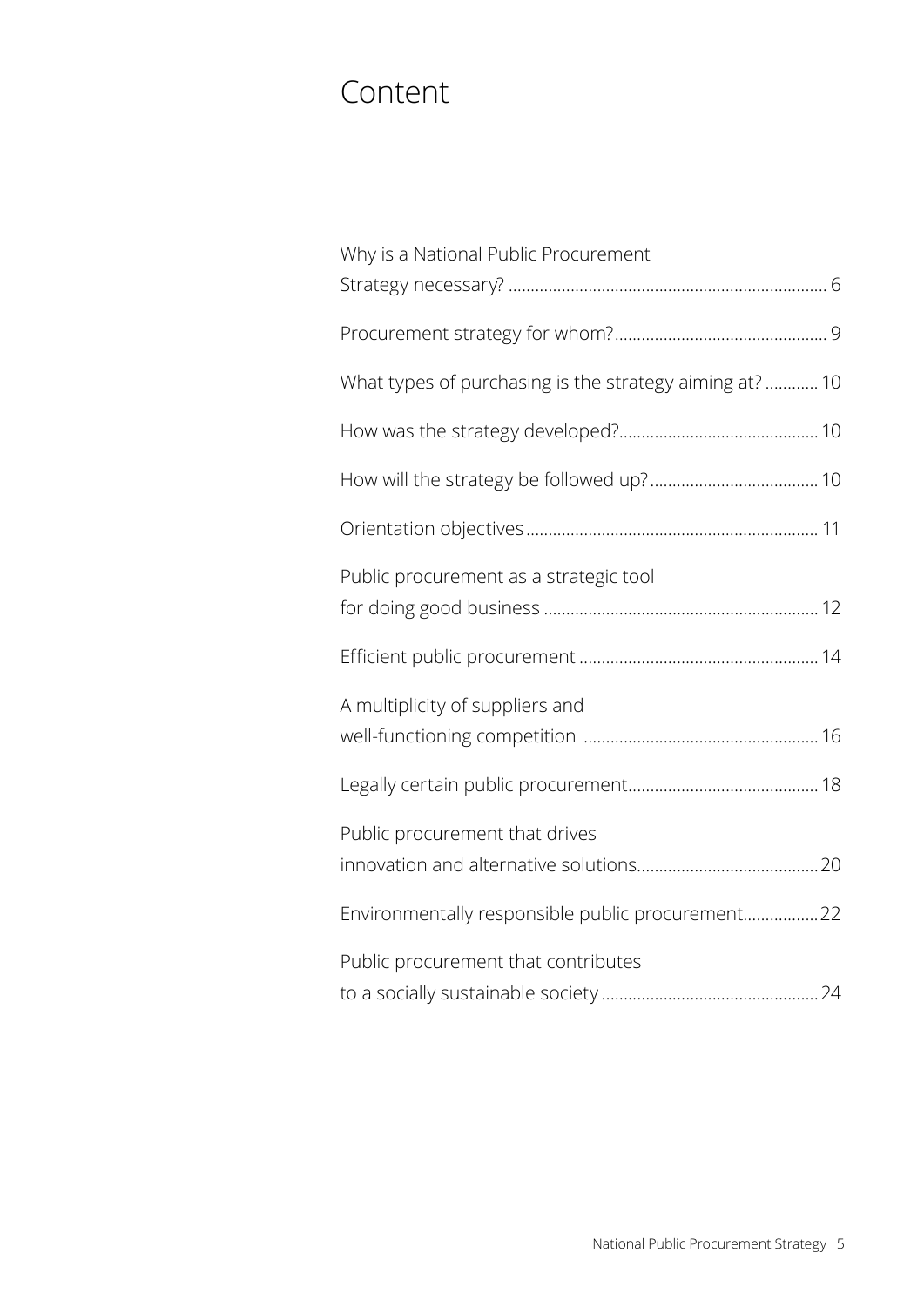Why is a National Public Procurement Strategy necessary?

Sweden's public sector faces a series of major challenges. Changes in the world around us, for example in climate, the environment, demographic trends and migration flows, as well as changes in citizens' expectations of service, are making great demands of how the public sector functions. Efficient public procurement is crucially important to an efficient social service provision that lives up to the justified expectations of the country's citizens.

Today, the public sector procures goods and services annually to a value of approximately SEK 625 billion.1 In view of the major sums spent in public procurement, a more strategic approach to public procurement not only offers substantial savings but also several other benefits to society. There is much to suggest that several of the serious problems that affect public procurement are directly linked to the absence of a sufficiently strategic perspective (SOU 2013:12)<sup>2</sup>.

A national strategy is needed to promote innovations and be a catalyst for new ideas in the public sector and the business community. It is needed to achieve the Government's aim of establishing public procurement as a strategic tool for efficient organisations and a means of achieving the national environmental, social sustainability and administration policy objectives. With the aid of well-functioning competition, the Government's ambition is to use public procurement as a tool for improving

efficiency and quality in the public sector, at the same time as meeting Sweden's international obligations within the EU, the WTO and our free trade agreements.

The expenditure of Sweden's public sector will play a crucial role in the country's national implementation of the UN's 2030 Agenda for long-term sustainable economic, social and environmental development<sup>3</sup>, as well as Sweden's Policy for Global Development.4 Systematic activities at national level will also create credibility at international level. The Government's ambition is to contribute actively to the efforts of the UN and international financial institutions in establishing the foundations for sustainable development via its own public procurements, and promoting modern and sustainable development in its partner countries.

Another aim of the strategy is to make innovation procurement a natural part of organisational development at the contracting authorities.

The strategy is needed in order to create the right conditions for small enterprises and non-governmental organisations to participate in public procurements.

How can public procurement play a part in making the Government's administrative policy a reality?

Public administration serves a central role in Sweden's development. Alegally certain and efficient system

of public administration strengthens democracy. The Swedish public administrative model, with far-reaching delegation of responsibilities to county councils and municipalities, contributes to efficient, development-led central government administration. Another important prerequisite is a coordinated form of administration, characterised by a holistic approach and a shared acceptance of responsibility for society as a whole.

As part of its policy for development in public administration, the Government has initiated a trust reform. The remit of the commission is to develop the procedures for control and follow -up in the public sector, in a way that balances the need for control with confidence in the professional knowledge and experience of the employees concerned.

Public procurement is an important part of the Government's administrative policy and an important means of achieving its administrative policy objective, namely, an innovative and collaborative system of central government administration that is legally certain and efficient, delivers a high standard of quality, service and availability and thereby contributes to Sweden's development and effective work at EU level.

**<sup>1</sup> According to information from the Swedish Competition Authority. See for example report 2016:4 Upphandling enligt lägsta pris behöver inte ge sämre kvalitet (Procurement based on lowest-price does not necessarily mean poorer quality), in Swedish, April 2016.**

**<sup>2</sup> Sweden's Public Procurement Inquiry** 

**<sup>3</sup> In September 2015, the UN General Assembly adopted the following resolution: Transforming our world: the 2030 Agenda for Sustainable Development, A/ RES/70/1, which incorporates a 15-year agenda for long-term sustainable economic, social and environmental development linked to fighting poverty. 4 Proposition 2002/03:133 – Gemensamt ansvar: Sveriges politik för global utveckling (Government bill on Sweden's Policy for Global Development)**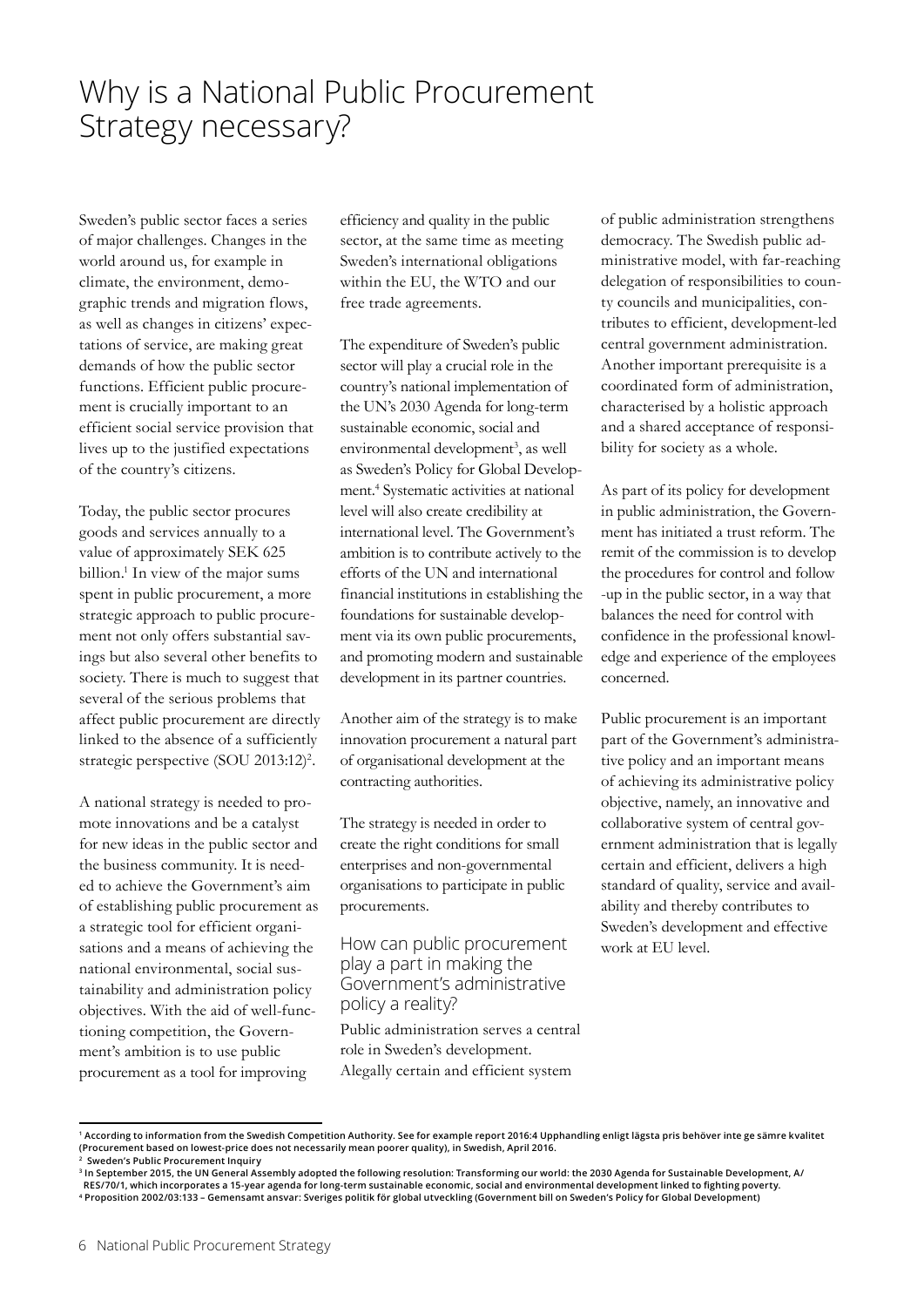

What has the Government done to date?

In order to create a solid foundation for a strategic public procurement process, the Government has initiated an extensive reform in the area of public procurement. The reform consists of three elements: the procurement legislation, the National Public Procurement Strategy and the establishment of the National Agency for Public Procurement.

#### **The procurement legislation**

One of the widest-ranging legislative tasks during the Government's mandate period consists of implementing the three EU procurement directives and get the new national legislation in place.

Most of the provisions in the Swedish Public Procurement Act (2007:1091) concern public procurements above the EU thresholds. Even if the number of public procurements over the threshold has risen sharply in recent years, only approximately one out of three calls for tender are covered by the public procurement directives in Sweden. Hence, the majority of all public procurements do either not fall within the scope of the EU directives or are subject to only a few rules in the directives. In other words, they are public procurements that are below the threshold values specified or that concern social services or other special services. The review

of the national regulations is intended to simplify the regulatory structure and create more flexible provisions for procurement of social services or other special services.

#### **The National Agency for Public Procurement**

In September 2015, the National Agency for Public Procurement was established. The Government chose to place support for public procurement within an independent authority to raise its profile and to provide organisational conditions that would enable the National Agency for Public Procurement to provide as effective support as possible. The National Agency for Public Procurement has a broader remit than the previous support for public procurement provided by the Swedish Competition Authority. It has the overall responsibility for developing, managing and supporting the public procurement carried out by contracting authorities and entities.

#### **National Public Procurement Strategy**

The purpose of the Government's work on developing a National Public Procurement Strategy has been to make it possible for contracting authorities and entities in Sweden to develop their

strategic work on public procurement. The strategy presents proposals for concrete actions that can be taken within the contracting authorities and entities. The actions proposed in the strategy are relevant regardless of the public sector activity concerned. With the procurement strategy, the Government wants to demonstrate the benefits that can be achieved through a strategic approach to purchasing. The Government also wishes to show in concrete terms how the approach to purchasing highlighted in the strategy can be achieved in each particular activity.

#### **Example: The Welfare Commission**

One example of the Government's work to establish more flexible provisions on procurement of social services and other special services was the remit to the Swedish Welfare Commission to propose ways in which the regulatory system governing the procurement of welfare services could be simplified and made more flexible (Dir. 2015:22).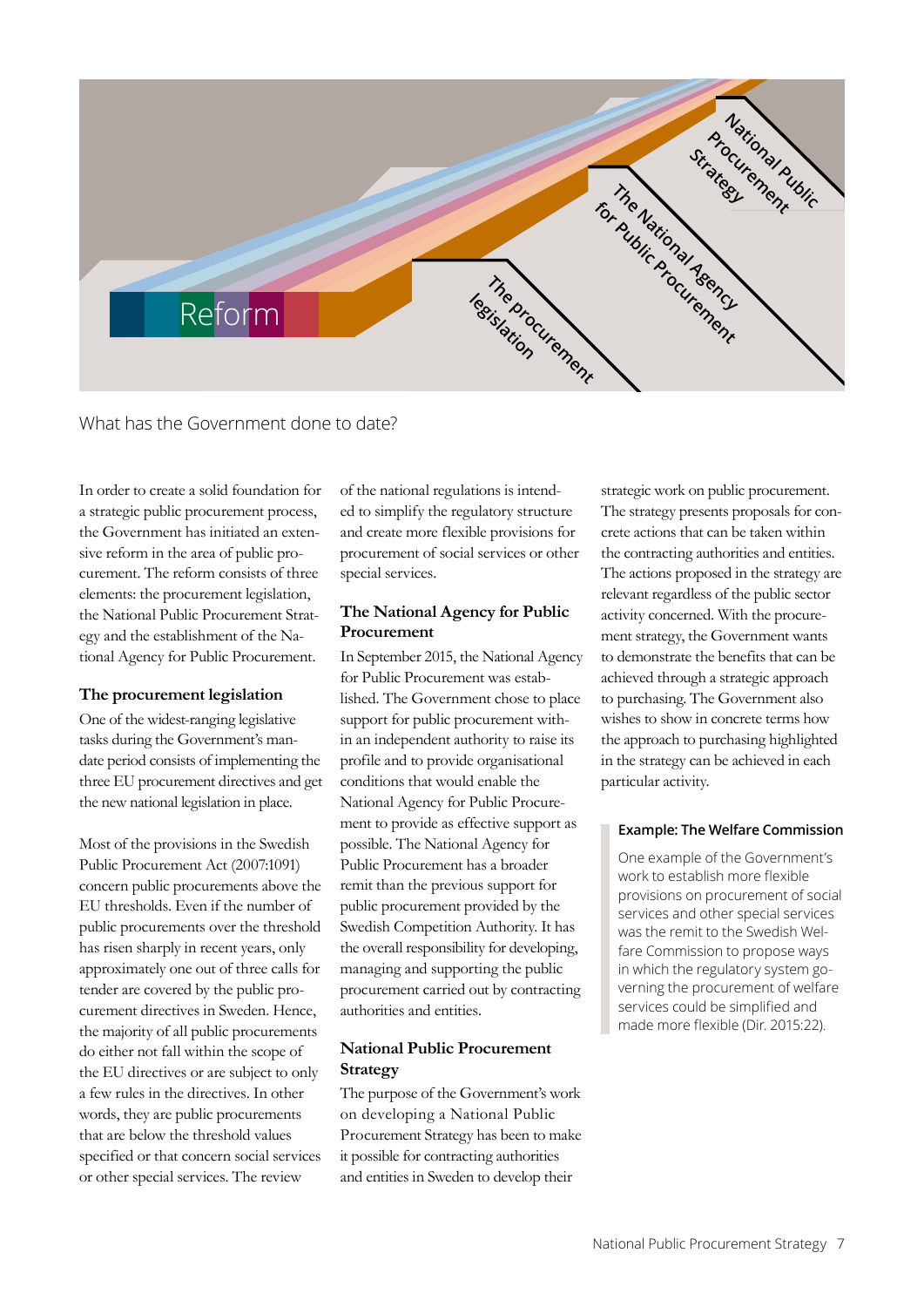#### What are the Government's objectives for public procurement?

The objective for the policy area public procurement is that all public procurement shall be efficient, legally certain and take advantage of the competition in the market. It shall also promote innovative solutions and take environmental and social concerns into account.

Strategic implementation of public procurement is an effective means of achieving this objective and at the same time brings about several positive effects for the society. These include driving increased growth and employment together with sustainable development of environmental, social and ethical aspects. Contracting authorities and entities shall lead by example in the management of their resources. Sustainability criteria, including labour law and environmental criteria, shall be stipulated in public procurements, where justified. Stipulating criteria that promote environmental and social concerns makes a difference, and at the same time enables the public sector to deploy tax revenues in an effective way.



#### **On the basis of its overarching objective, the Government has formulated seven policy objectives for its procurement strategy.**

- **1** Public procurement as a strategic tool for doing good business.
- **2** Effective public purchasing.
- **3** A multiplicity of suppliers and well-functioning competition.
- **4** Legally certain public procurement.
- **5** Public procurement that drives innovation and promotes alternative solutions.
- **6** Public procurement that is environmentally responsible.
- **7** Public procurement that contributes to a socially sustainable society.

The Government has prioritised the reform of public procurement in Sweden. However, it is the actions taken by the contracting authorities and entities that will decide whether the Government's objectives for public procurement can be accomplished. The real work starts once the policy objectives actually are to be put into practice..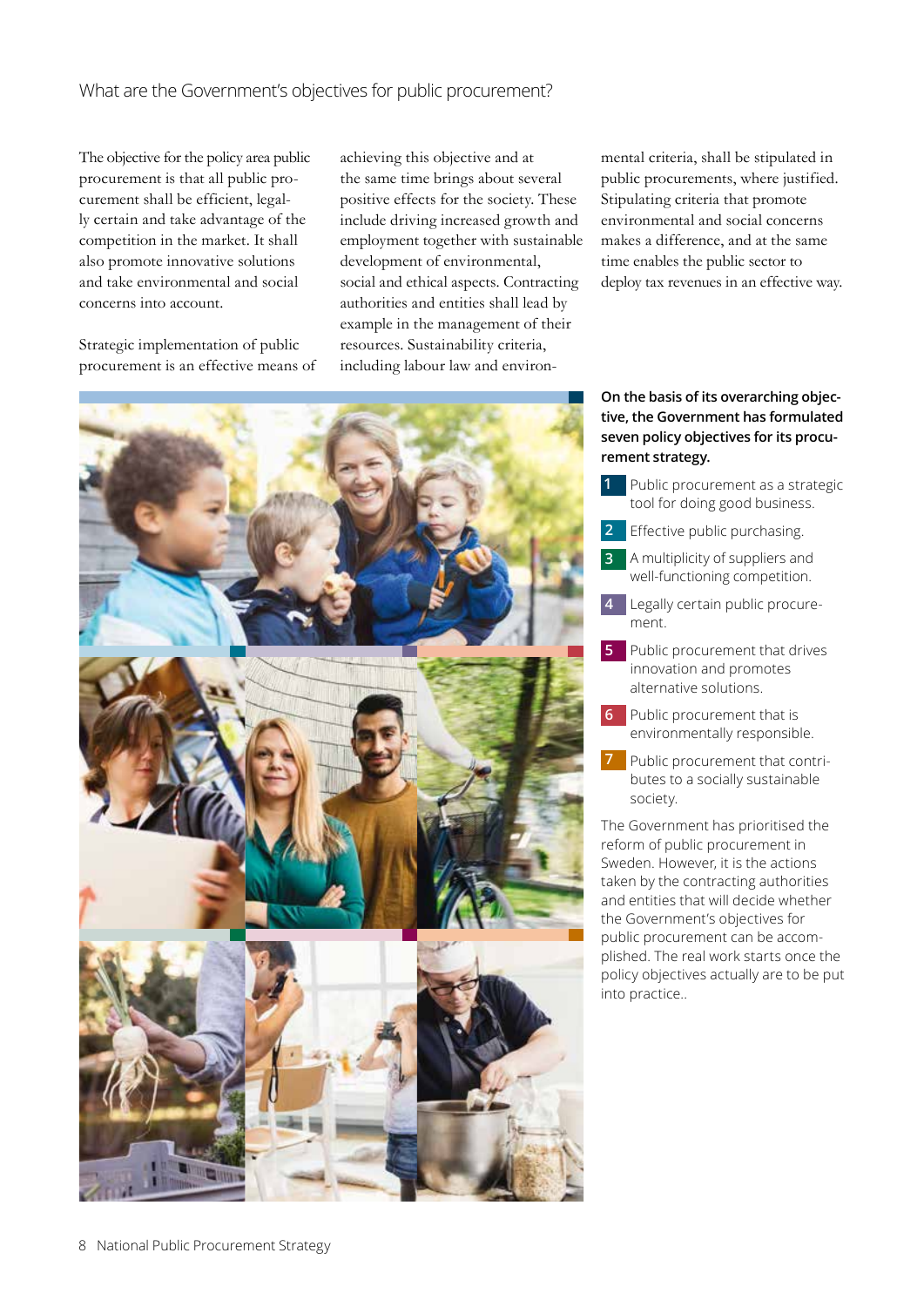## Procurement strategy for whom?

The procurement strategy is aimed, above all, at representatives of the central government authorities. It is the Government's desire and intention that these actors should implement the procurement strategy. It is the central government authorities that are able to be at the forefront in the development of public procurement by using a strategic perspective in the purchases of their organisations.

However, the municipalities and county councils account for the bulk of public purchasing in Sweden. Against that background and with reference to the procurement strategy, the Government also intends to work to ensure that representatives of municipalities and county councils as well as other contracting authorities and entities, adopt governing documents to put the policy objectives and the Government's aims for public procurement into practice within their activities. It is of crucial importance that central government authorities collaborate closely with municipalities and county councils in implementing and following up on the strategy. For example, central government authorities can collaborate with municipalities and county councils in innovation procurements.

In order for the objectives of public procurement to be achieved, it is necessary for the contracting authorities and entities to be able to see the value of having similar aims as expressed in the strategy for their own operations. Only then it will be possible to bring about a change.

Other actors also play a vital role in how public procurement will develop in Sweden. Suppliers, industry organisations and the organisations of civil societies all bear responsibility for improving the process of public procurement. The procurement strategy incorporates aspects that concern each and every one of these target groups and provides guidance on the choice of priorities for achieving the objectives of public procurement.

The category "contracting authorities and entities" in Sweden includes organisations with a range from a few employees to several thousands. These organisations procure everything from new hospitals and railway lines to pens and copying paper. Similarly, suppliers range from small non-governmental organisations to huge multinational groups. The policy in the procurement area covers many different and widely diverse activities. The procurement strategy applies to all contracting authorities and entities.

#### State-owned companies

The procurement strategy is also aimed at representatives of Stateowned companies. The Government is of the view that the State, in its capacity of company owner, must ensure that State-owned companies act responsibly and in exemplary fashion in their purchasing. The Government wants to emphasise that the State's policy on ownership in Stateowned companies states that such companies shall act in an exemplary way within sustainable business and otherwise act in order to ensure that they gain the trust of the public. Integration of sustainability issues into the organisation shall form a natural part of a long-term business strategy and

business development. State-owned companies shall operate strategically, act transparently, collaborate with other companies and stakeholders as well as comply with international guidelines in the field. Anti-corruption is part of the Government's definition of sustainable business.

#### **Contracting authorities and contracting entities**

#### **Contracting authorities:**

Central and municipal government authorities, such as decision-making assemblies in municipalities and county councils and certain bodies governed by public law (for example, most municipal-owned and some central government-owned corporations). Combinations of one or several contracting authorities or one or several bodies governed by public law also constitute contracting authorities.

#### **Contracting entities:**

Contracting authorities and public undertakings exercising activities within the field of energy, water, transport and postal services, based on a specific or exclusive right.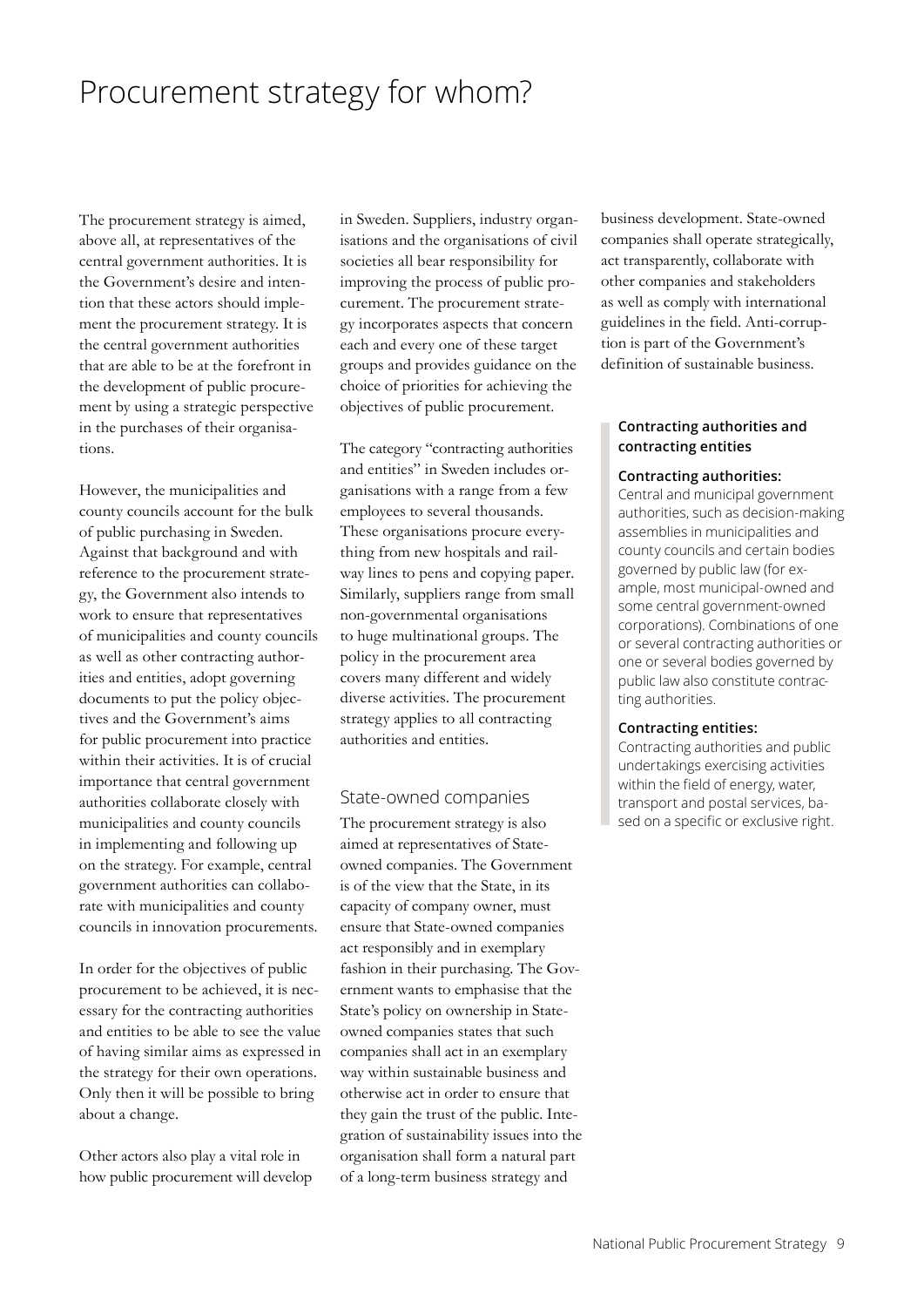# What types of purchasing is the strategy aiming at?

The procurement strategy should be applied to all public purchases, that is, all acquisitions of goods, services and contracts made with public funds. Even if it is a strategy for public procurement, it is also relevant to public purchases that are not subject to the rules on public procurement. The aim is therefore that the strategy shall be applicable not only to purchases within the scope of the rules on public procurement – namely the Public Procurement Act (2016:1145), the Act on Public Procurement of Water, Energy, Transport and Postal Services (2007:1092), the Defence and Security Procurement Act (2011:1029), and the rules stated in the Act on System of Choice in the Public Sector  $(2008:962)$  – but also to purchases outside the scope of Sweden's public procurement legislation, for example in connection with the procurement of research and development services. The strategy is also intended to be applicable to call-offs under framework agreements.

The strategy is applicable to Stateowned companies that are subject to Swedish public procurement legislation when making purchases.

#### **Framework agreements**

Purchases by central government authorities are often made by way of call-offs from one of the framework agreements concluded by the National Procurement Services (SIC) at the Legal, Financial and Administrative Services Agency. SIC is tasked with offering framework agreements for goods and services that are regularly procured by the central government authorities, on a large scale or at high values. SIC provides support and guidance both to government authorities using the coordinated framework agreements and to suppliers.

## How was the strategy developed?

The National Public Procurement Strategy is ineffective if not applied to day-to-day activities. During the process of developing the strategy, it was important to provide stakeholders with the opportunity of commenting on the details of the strategy, for example via questioning of experts. Stakeholders such as the Swedish Association of Local Authorities and Regions (SALAR), the Swedish Competition Authority and the National Agency for Public Procurement participated in the development of the strategy.

## How will the strategy be followed up?

It is important that the National Public Procurement Strategy results in actions taken by the contracting authorities and entities.

The National Agency for Public Procurement has a specific task of implementing and following up the strategy on the basis of seven policy objectives. In view of the results from the National Agency for Public Procurement's follow-up, work on the strategy within the contracting authorities will also be followed up in various ways by the Government. At the level of the governmental authorities, this may take place in the form of interauthority dialogue or, where appropriate, via special projects.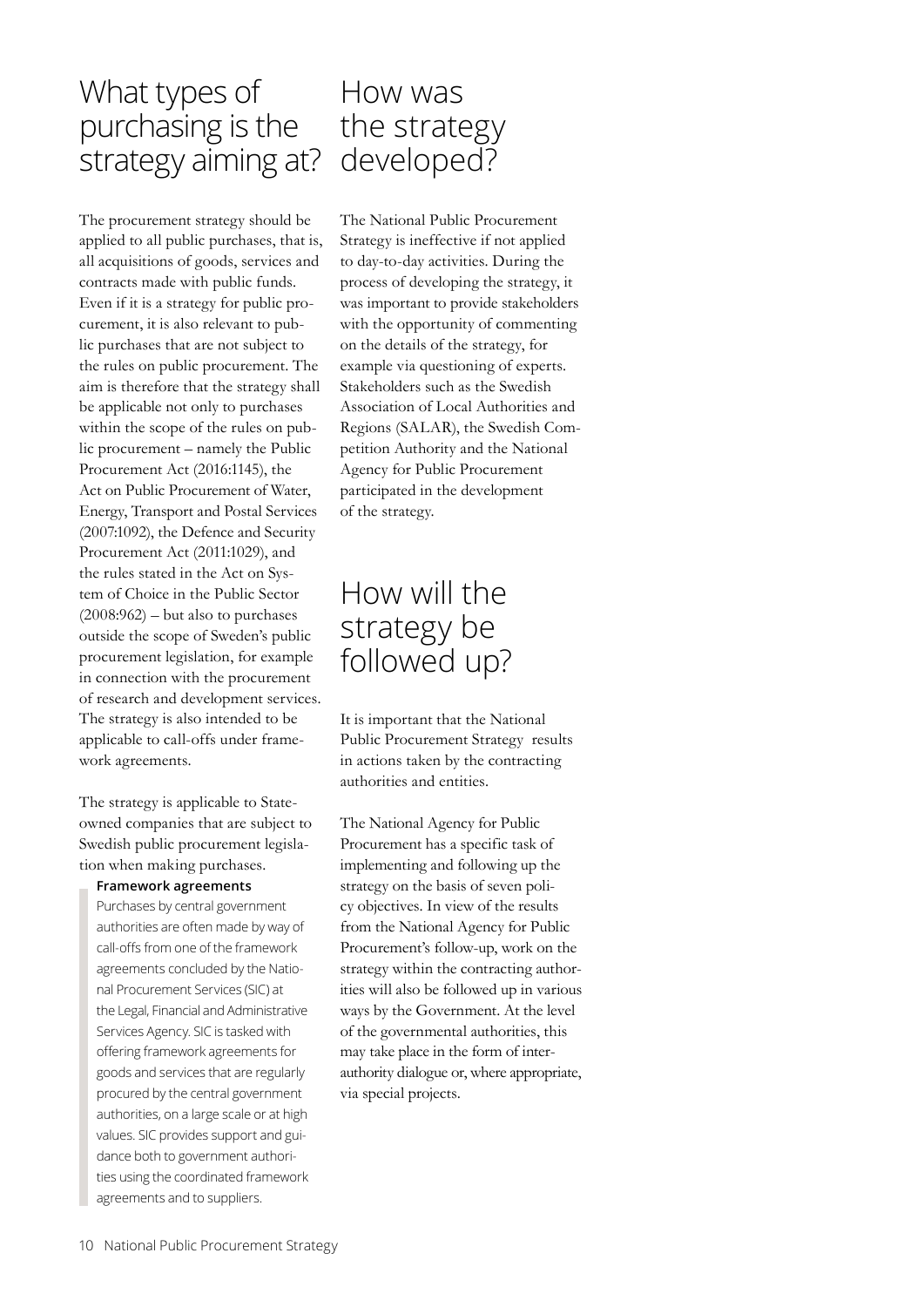

# Policy objectives

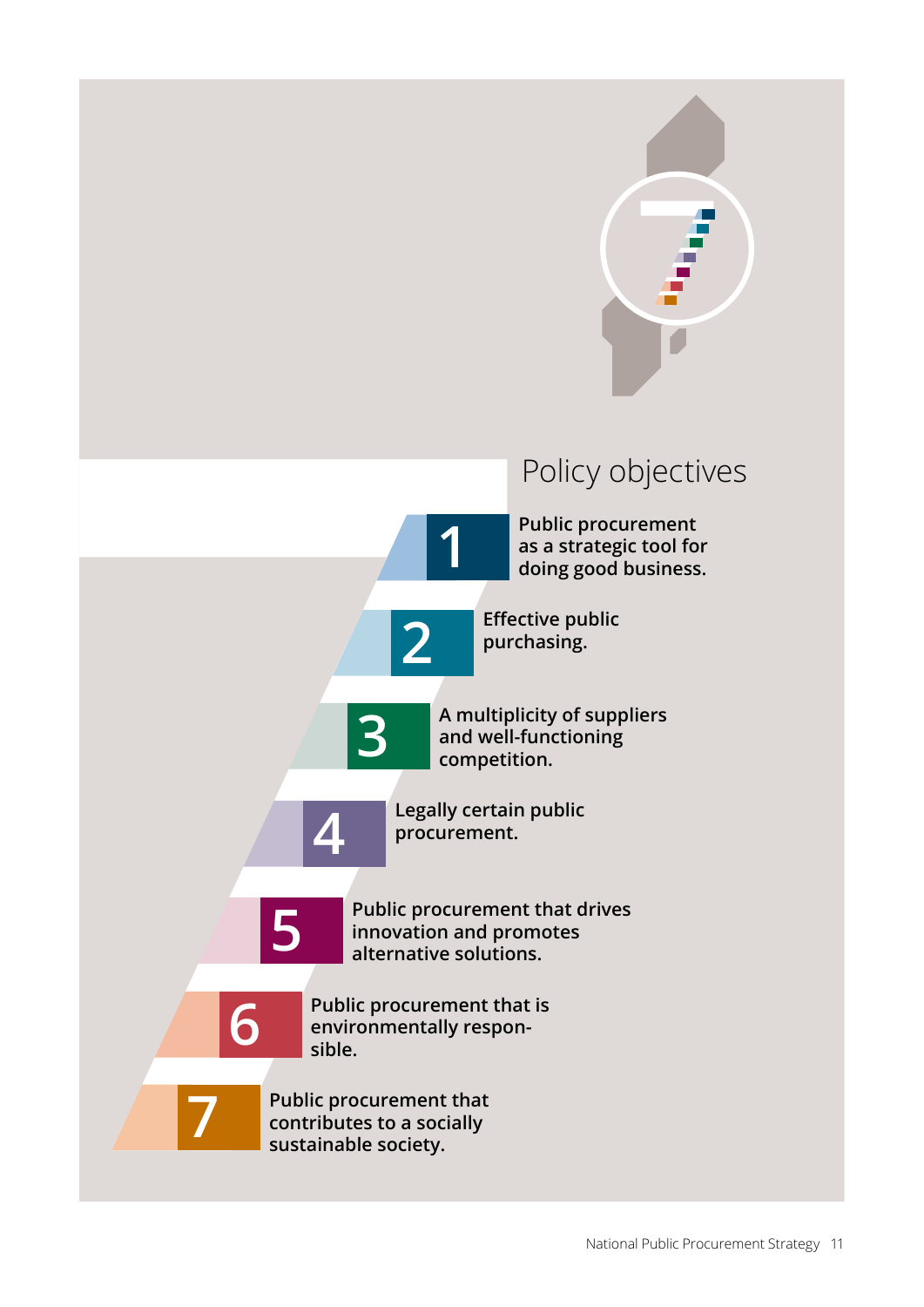



Take advantage of the strategic importance of public procurement in order to develop the business activity while providing an efficient service to society at the same time.

# **1** Public procurement as a strategic tool for doing good business

Decision-makers must be aware that strategic use of public procurement is a prerequisite that will enable the public authority or entity to achieve its organisational objectives and do good business (see report SOU 2013:12, page 19), thereby helping to create benefit for citizens and to develop the business sector. Major gains can be made through a more fit-for-purpose organisation and an objective-focused public procurement process. The public procurement process offers potential for achieving various objectives for public sector activities such as financial, qualitative, social and environmental goals.

#### Make public procurement issues part of organisational development

The distance between strategic decision-makers and those responsible for the work of public procurement needs to be reduced. Purchasing is an important part of business development., Purchasing strategies need to be based on the objectives and needs of the organisation as well as to ensure that goods and services delivered meet the quality criteria as specified in the procurement documents to the right price as determined by the market.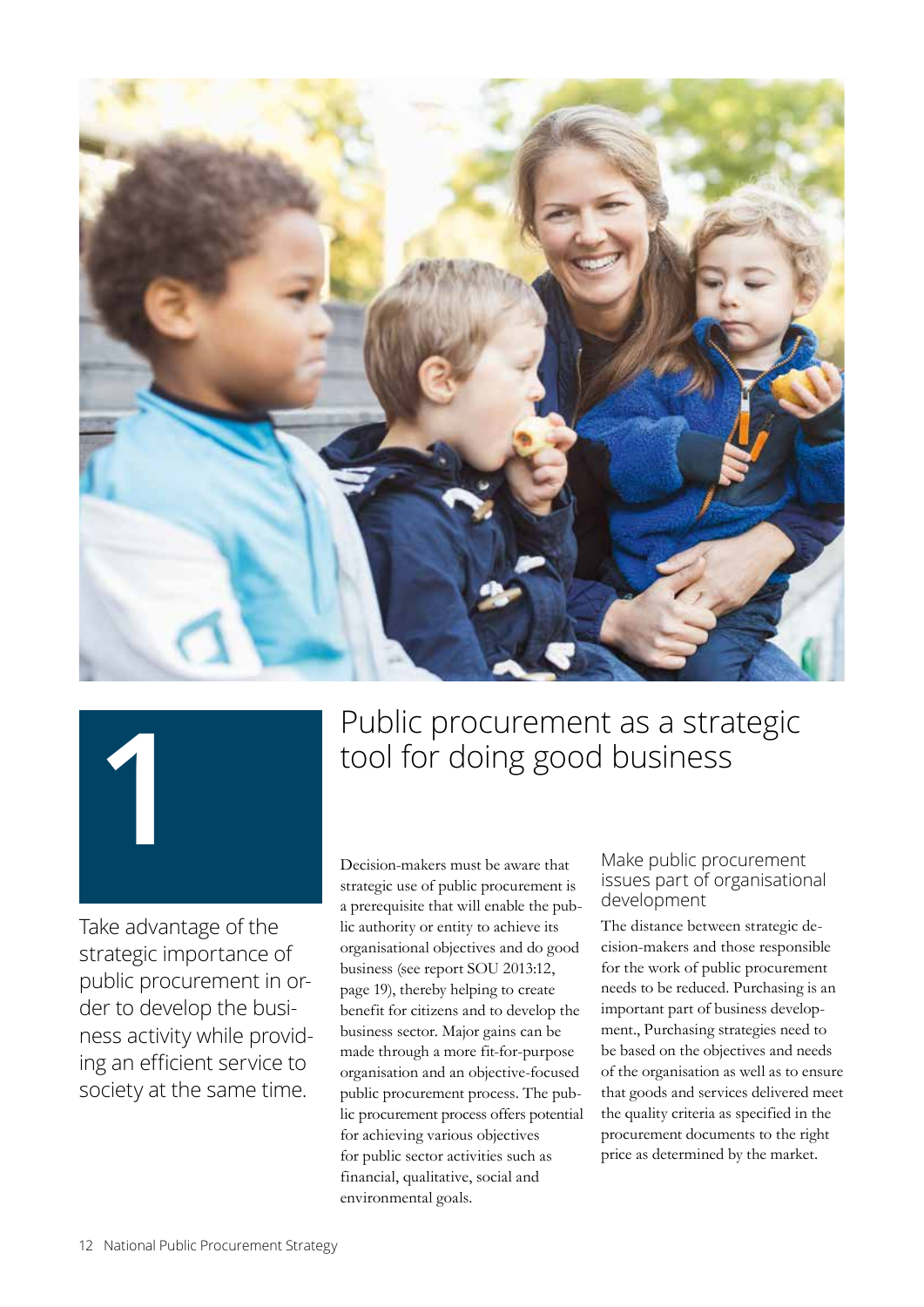In particular, public procurement may serve as a means in the process of digitalisation that public administration as a whole is facing. Digitalisation is a tool for achieving the administrative policy objective of a legally certain and efficient system of public administration, at a high level of quality, service and availability. When setting procurement criteria, attention should be paid to ensuring that the information stored in the system can be accessed in the simplest way possible for further use.

#### See the value of developing a purchasing strategy A purchasing strategy provides

increased opportunities for professionalization, creative ideas and innovation as well as a clearer connection to the organisation's other objectives and strategies. With a

#### **Supply strategy for better emergency management**

A purchasing strategy should include a supply strategy. This will better enable the authority to plan for how purchasing will take place in various crisis situations: Which goods and services are needed to achieve the authority's aims? Which services can be performed in-house? Is it possible to call off from an existing framework agreement? Can purchasing be coordinated with another authority? The Swedish Civil Contingencies Agency provides support when a serious accident or crisis occurs. The Government has assigned among others the Swedish Armed Forces and the Swedish Civil Contingencies Agency to present proposals for a fundamental approach of a coordinated planning for national defence. The fundamental approach proposed shall include a description of how the process of coordinated planning should be conducted and serve as support for the planning work of all government authorities concerned. A report on the project is to be presented in June 2016. **1**

purchasing strategy, the management is able to formulate a clear ambition for how the organisation's purchasing can become a tool for achieving overarching objectives.

#### Keep statistics on purchases-

Statistics in the public procurement sector today is inadequate. As a result, there is uncertainty as to the annual total value of public procurement in Sweden. Inadequate statistics also create difficulties in evaluation and follow-up in the field of public procurement. Statistics is also lacking concerning environmental public procurement, how social criteria are taken into account, including genderbased statistics, and the extent to which public procurement is used to drive innovation. In addition, a better overview of the expenditures of the contracting authorities and entities is needed in order to create better conditions for doing good business. The conditions for obtaining better statistics improve simply by ensuring that the procurement documents contain full details, and that the results of the procurement are published. A better overview of the purchases made can be obtained by linking purchasing and contracts in a contract database or the like, so that payments made in connection with public procurements can be identified.

#### How can this objective be achieved?

By ensuring that representatives of your organisation and strategic decision-makers learn about the support that the National Agency for Public Procurement, among others, offers in order to expand your knowledge on how public procurement may be used as a tool for strategic development of the organisation.

By publishing the public procurement documentation as open data upon completion of the public procurement.

By ensuring that your authority's management develops clear and well-defined purchasing objectives based on the strategy – and that these objectives are communicated throughout the organisation.

By ensuring that your authority's purchasing objectives are incorporated into internal guidelines, policy- and governing documents, or in documented routines and processes.

By ensuring that your authority draws up, for example, an internal purchasing strategy endorsed at management level.

By ensuring that your authority drafts internal guidelines on business ethics, describing, for example, the process of building trust and benefiting from competition.

By ensuring that your authority participates in the National Agency for Public Procurement's collection of public procurement statistics, especially relating to which environmental and social criteria that have been specified in contract documents and how they are complied with. Statistics on how public procurement is used to drive innovation is also needed.

By ensuring that your authority acquires a good overview of its purchases, the data obtained can be used as a basis for national statistics gathering.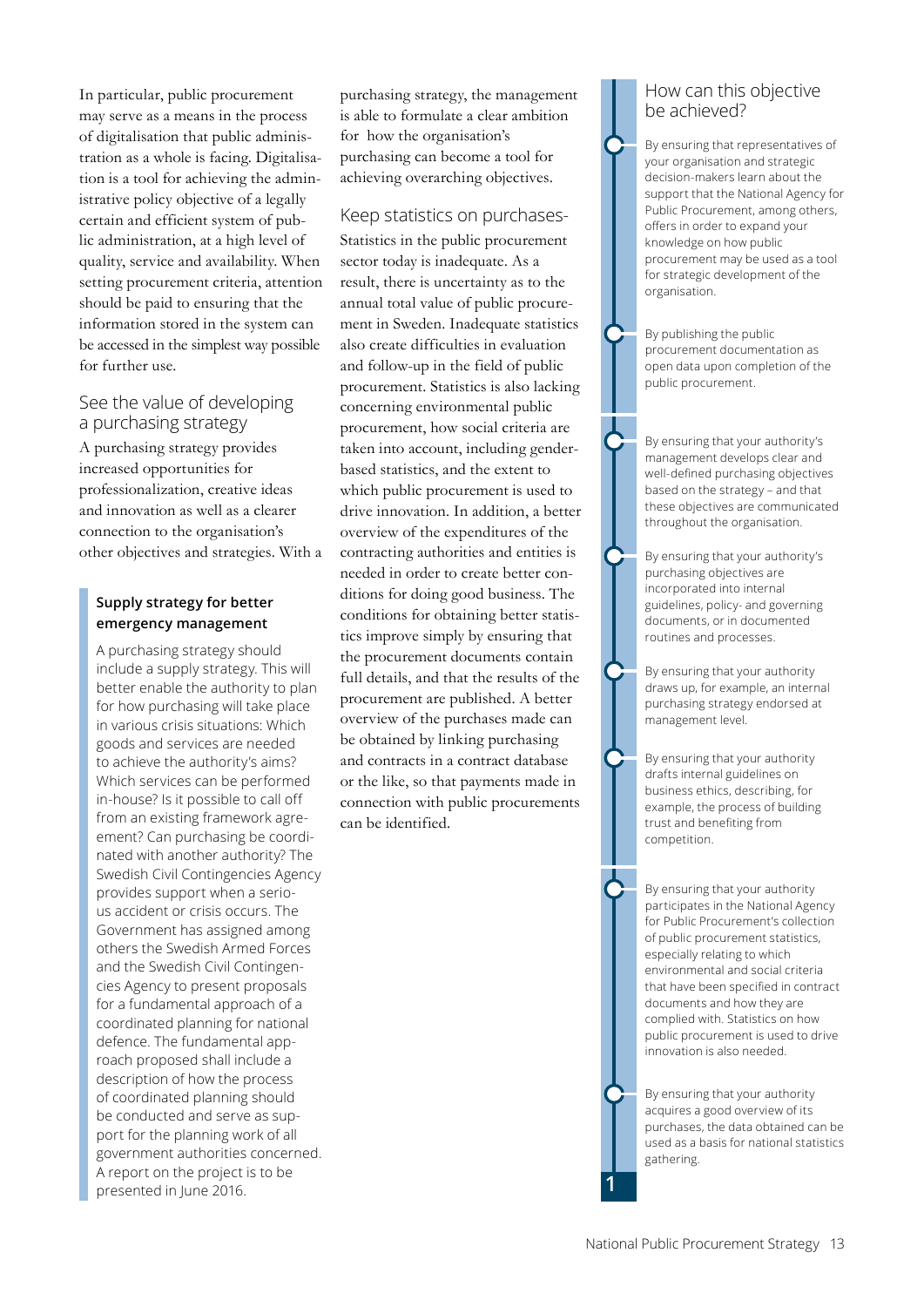



Public procurement characterised by efficient purchasing and procurement procedures delivers more value for money.

# **2** Efficient public procurement

Efficient purchasing makes it possible to do the best business in terms of need, cost, quality and other criteria, such as environmental criteria. As considerable amounts of money are involved, a relatively modest price reduction, without any compromise on quality, may lead to savings, for example through better coordination or closer attention paid to contract follow-up and evaluation.

The public sector needs to ensure that what is purchased is economically beneficial from an overall cost perspective. For example, we should not only examine the acquisition cost but also take into account the total cost over time for use of the product or service.

#### Good purchasing skills are essential for doing good business

Procurement staff is key personnel to enable efficient purchasing, but good purchasing skills are needed throughout the organisation.

The contracting authority or entity needs competence across the entire purchasing process. The needs and market analysis, the legal requirements imposed, how the tenders are evaluated, the drafting of and followup of the contracts are essential elements in ensuring that the desired quality in the purchases can be achieved. Other factors include how suppliers can be motivated to make constant quality improvements, for example through different types of payment modes or options for renewal of contracts. Efficient purchasing also requires effective follow-up. Follow-up is necessary partly to ensure that the contracting authority or entity benefits from the quality and quantity agreed, partly to verify that suppliers fulfil the criteria in the concluded contracts, and also to develop the process for future public procurements. Effective follow-up also plays an important role in the work of building trust in public procurement markets. To retain the right competence, it is necessary to provide continuous in-service training for employees.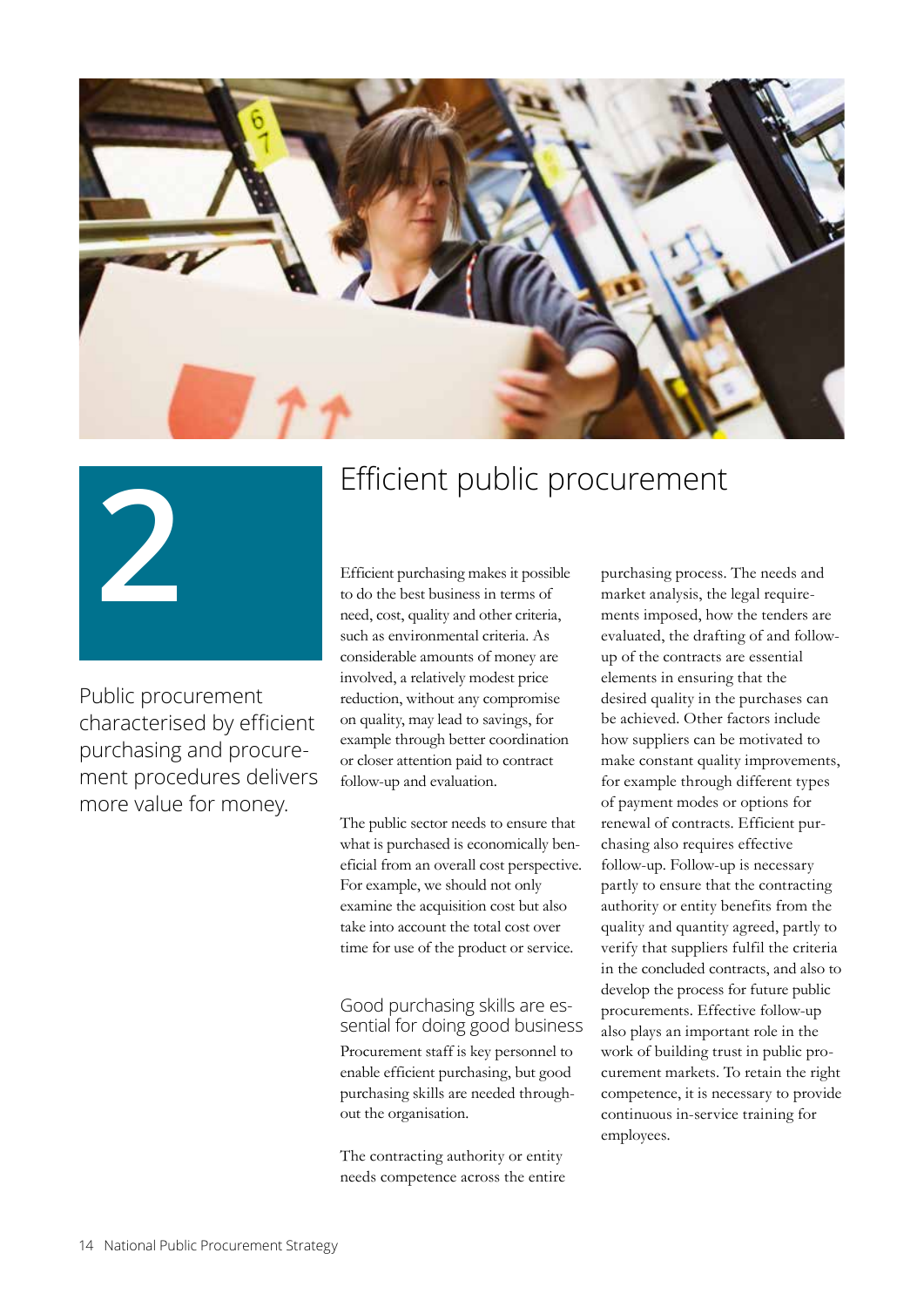#### Take account of and contribute to research in public procurement

Research in public procurement is an important building block in development of the public procurement process. On an overarching level, research can contribute to a fact-based debate and well-founded decisions. On a more application-based level, research can create tools and procedures for more effective public procurement. Research findings in the form of analysis data and conclusions can help move the development of public procurement forward.

The Swedish Competition Authority offers research grants and operates a Council for Research Issues whose tasks include stimulating research in public procurement. The Council is required to report to the Competition Authority and the National Agency for Public Procurement such findings from developments, above all in the economic and legal fields that may be relevant to the activities of the Competition Authority and the National Agency for Public Procurement. The Council for Research Issues is appointed by the Competition

#### **Systematic comparisons**

The report Systematiska jämförelser - För lärande i staten (Systematic comparisons – for learning in the state sector; SOU 2015:36) concludes that central government authorities have relatively effective means for mutual comparison where procurement activities are concerned, especially with regard to costs. Systematic comparisons between central government authorities may be used to develop procedures for control and evaluation of the activities, but also for efficiency improvements in the authorities' purchasing. Such comparisons may also be used by other contracting authorities and entities, such as municipalities and county councils.

Authority following consultation with the National Agency for Public Procurement.

#### View costs in a broad context from a life cycle perspective

Lack of a holistic approach to public procurement may imply that costs and values for other activities affected by the public procurement are omitted from the calculation, along with cost differences which occur during the life cycle of products. This may result in undesired pass on effects and suboptimisation of resources overall. It is therefore important to take this into account in the purchasing process.

The life cycle perspective is important, and shall be taken into account in public procurement. All too often, lack of a holistic approach leads to products with a low purchase price being chosen, although quality and sustainability differences mean that operating costs will be higher in the long run. Public procurements comprising not only products and materials but also investments, operation and maintenance services should include an incentive for efficiency improvements and stimulate new ways of thinking, and should develop qualitative perspectives as well as environmental, social and ethical aspects.

Ensure transition to an electronic purchasing process The use of existing and new electronic tools must increase in order to develop, streamline and quality assure the public procurement process and the subsequent ordering process. The central government authorities need to set a good example in this regard. Increased use of electronic tools in the purchasing process may also make it easier to gather statistical data (see section 5.1).

#### How can this objective be achieved?

By ensuring that the employees at the authority have the prerequisites required for achieving the objectives of the purchasing strategy as well as the skills of setting quality criteria in contract documents.

By ensuring that your authority makes use of the support that is available. The National Agency for Public Procurement, which is tasked by the Government to offer support and guidance for strategic public procurement, has a key role to play in providing you with the necessary support.

By making public procurement, with emphasis on the strategic perspective, part of the skills development of individuals in executive positions within central government.

By ensuring that your authority contributes with ideas and support for possible research projects in the public procurement field and participates in the work of the Competition Authority and the National Agency for Public Procurement in the area of research.

By ensuring that your authority recognises the value of applying existing research to develop the process of public procurement.

By ensuring that your authority takes life cycle costs into account and performs a life cycle analysis as part of any public procurement. The National Agency for Public Procurement can offer guidance in this respect.

By ensuring that your authority switch to a totally electronically coordinated purchasing process.

By ensuring that your authority uses the support offered by the National Agency for Public Procurement on issues relating to electronic purchasing tools.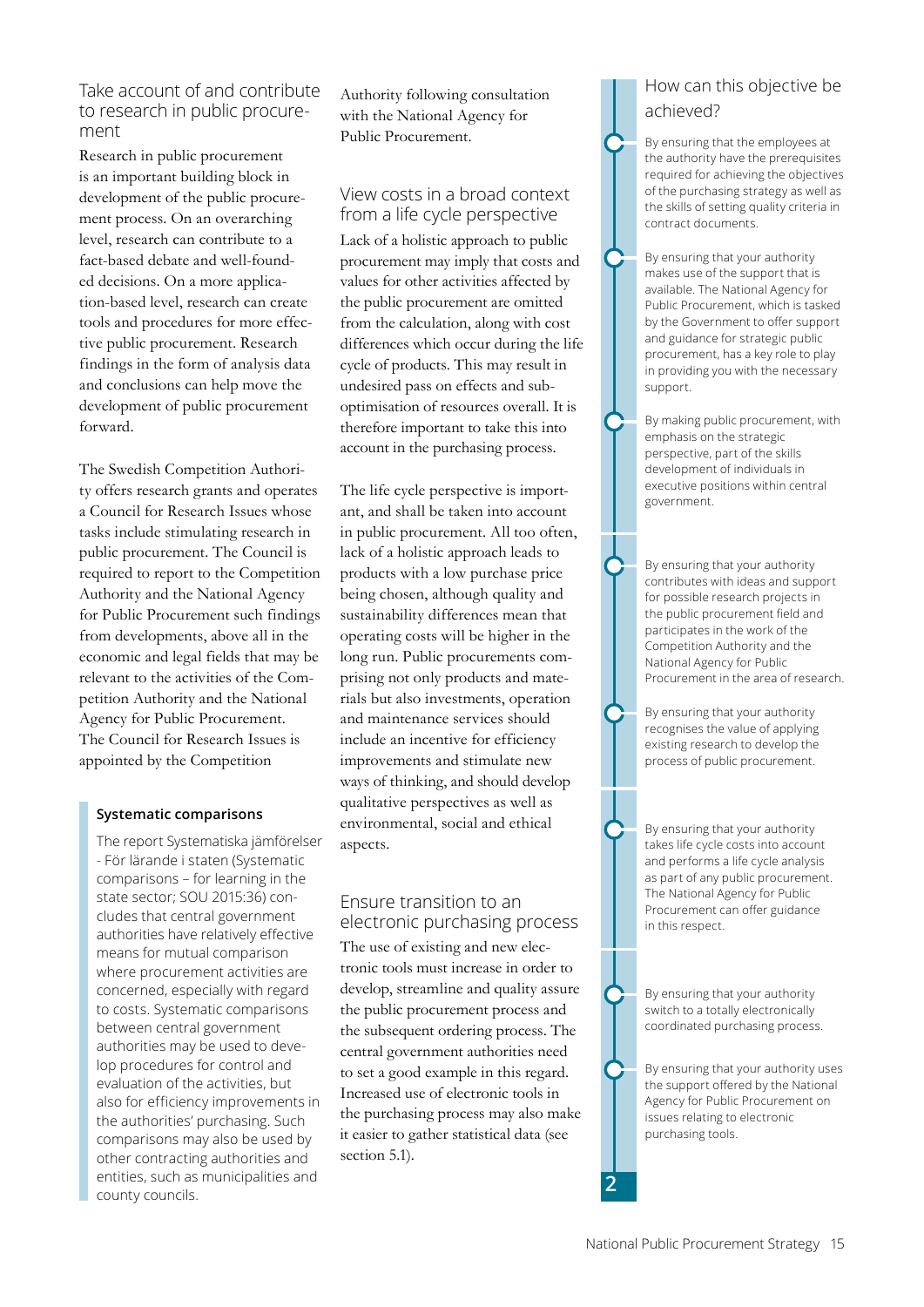



Effective competition is a fundamental condition for doing good business

# **3** A multiplicity of suppliers and<br>well-functioning competition well-functioning competition

Public procurement shall be efficient and benefit from competition in the market. Well-functioning competition, with a multiplicity of actors, goods and services, is crucial in enabling public procurement to meet the society's needs in the best way possible.

Including more, and new, tenderers in public procurements contributes to prevent bid rigging. When more companies and other organisations are able and wish to tender in public procurements, competition is strengthened and fresh ideas are stimulated.

Improve trust in the public procurement markets and the conditions for competition The Government would like to see competition in public procurement

enhanced with more foreign suppliers involved in order to stimulate competition. Small enterprises and, for example, non-governmental organisations with limited administrative resources have in many cases a need for information of good quality, guidance and clear rules of play. New business start-ups also need to be given the opportunity to compete for public contracts. Trust towards the public procurement markets is crucial for willingness to take part. When trust towards the public procurement process becomes eroded, fewer suppliers decide to participate in tendering.

The Swedish Competition Authority is the supervisory body for compliance with the regulations on competition and public procurement in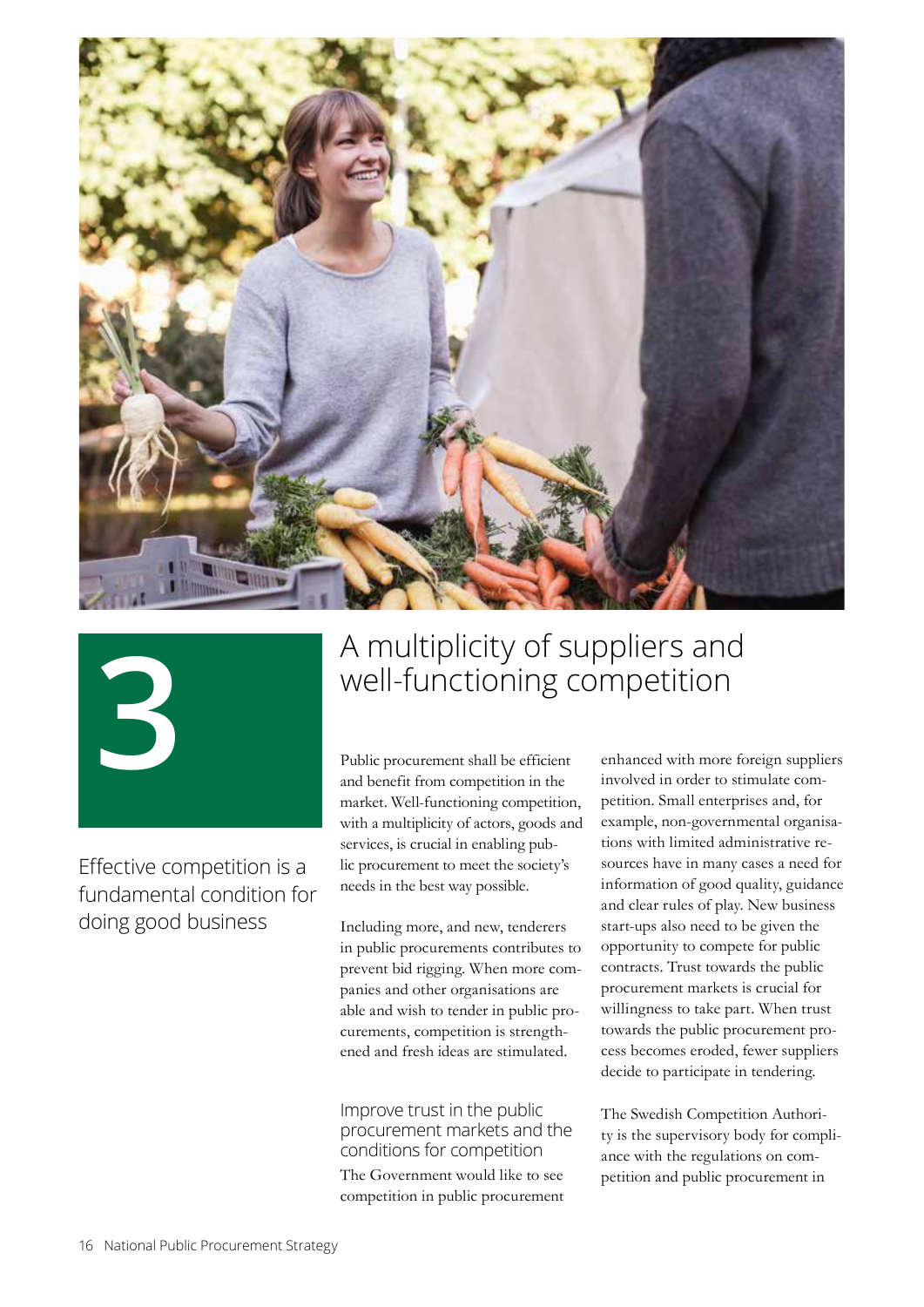Sweden. Bid rigging cartels in connection with public procurements and illegal direct award of contracts are examples of phenomena that not only cause direct harm to the markets, but also affect trust in the functioning of the markets. Effective enforcement and supervision has the effect of increasing trust in the way that the markets function, which in turn prompts more actors to participate and submit tenders in competition with others. Many cases dealt with at the Swedish Competition Authority are the result of tip-offs and complaints.

#### Taking the supplier's perspective into account in public procurements

A multiplicity of suppliers, goods and services is necessary to create effective competition. To ensure that suppliers do not feel excluded from participating in public procurements, account needs to be taken of the supplier's perspective in the process. Tender documents should, for example, be drafted so as to encourage companies and organisations to submit tenders and offer new, innovative solutions. In order to enable foreign suppliers to take part in public procurements, reference should be made to international standards or labels whenever possible.

#### Enable better interaction and more dialogue

A key factor in terms of developing public procurement is how contracting authorities or entities interact with suppliers. Effective dialogue before, during and after public procurements can create better understanding of the authority's specific needs, and consequently how the procurement documents are formulated – but can also improve knowledge and understanding of the solutions that the market can offer. Authorities should also make use of the local or sector-specific initiatives that are **3** 

available for meetings, for example at Sweden's Chambers of Commerce, the Confederation of Swedish Enterprise, the Swedish Federation of Business Owners and other interest- and interest organisations, such as the Swedish Association of Local Authorities and Regions (SALAR), as well as at advocacy groups. The challenge lies in creating a culture in which preparation and dialogue are valued. Increased dialogue, within the limits of the law, is another way of lowering the barriers for participation of small enterprises (for more on this, see below).

#### Provide the right conditions for small and medium-sized enterprises

In many cases, small enterprises can offer flexible solutions that meet particular needs. The point is to design sufficiently attractive public procurements which both large and small enterprises want and are able to participate in. The costs involved for enterprises to participate in public procurements will be weighed against their chances of obtaining the contracts. It is important that small and mediumsized enterprises are reached by information about tenders and public procurement procedures, what business opportunities are on offer and who the tenderers can approach to obtain guidance and support. The new public procurement directives describe both opportunities and obligations aiming to encourage participation by small and medium-sized enterprises.

Simply by dividing major public procurements into smaller parts can create better opportunities for small and medium-sized enterprises to compete for public sector contracts on equal terms. At the same time, costefficiency for the overall project must be kept in mind.

#### How can this objective be achieved?

By ensuring that your authority plays a part in increasing trust among the market actors towards the public sector market and contributes to lower barriers to entry for actors in the market.

By ensuring that your authority is involved in the work performed by the National Agency for Public Procurement with the aim of improving conditions for competition in public procurement.

By ensuring that your authority creates conditions for effective supervision by drawing the Swedish Competition Authority's attention to suspected breaches of the regulations on competition and public procurement.

By ensuring that your authority takes the supplier's perspective into account when producing procurement documents.

By ensuring that your authority actively strives not to exclude suppliers from taking part in public procurements, for example in formulating the specification of criteria for the public procurement.

By ensuring that your authority plays a part in simplifying cross-border activities, promoting competition between suppliers and preventing lock-in effects to a specific supplier, for example by referring to international standards in your documents. The ambition should be to use open standards to the greatest extent possible.

By ensuring that your authority enables constructive dialogue with potential suppliers, for example by offering a platform for dialogue.

By ensuring that your authority makes use of the local or sector-specific initiatives available for meetings.

By ensuring that your authority uses the support offered by the National Agency for Public Procurement with regard to dialogue with potential suppliers.

By ensuring that your authority actively strives to provide a real chance for small enterprises to participate in public procurement, for example by removing barriers such as excessive criteria for economic and financial capacity where such are unjustified.

By ensuring that your authority uses the support offered by the National Agency for Public Procurement with regard to how public procurements can be carried out in order to enable small enterprises to participate.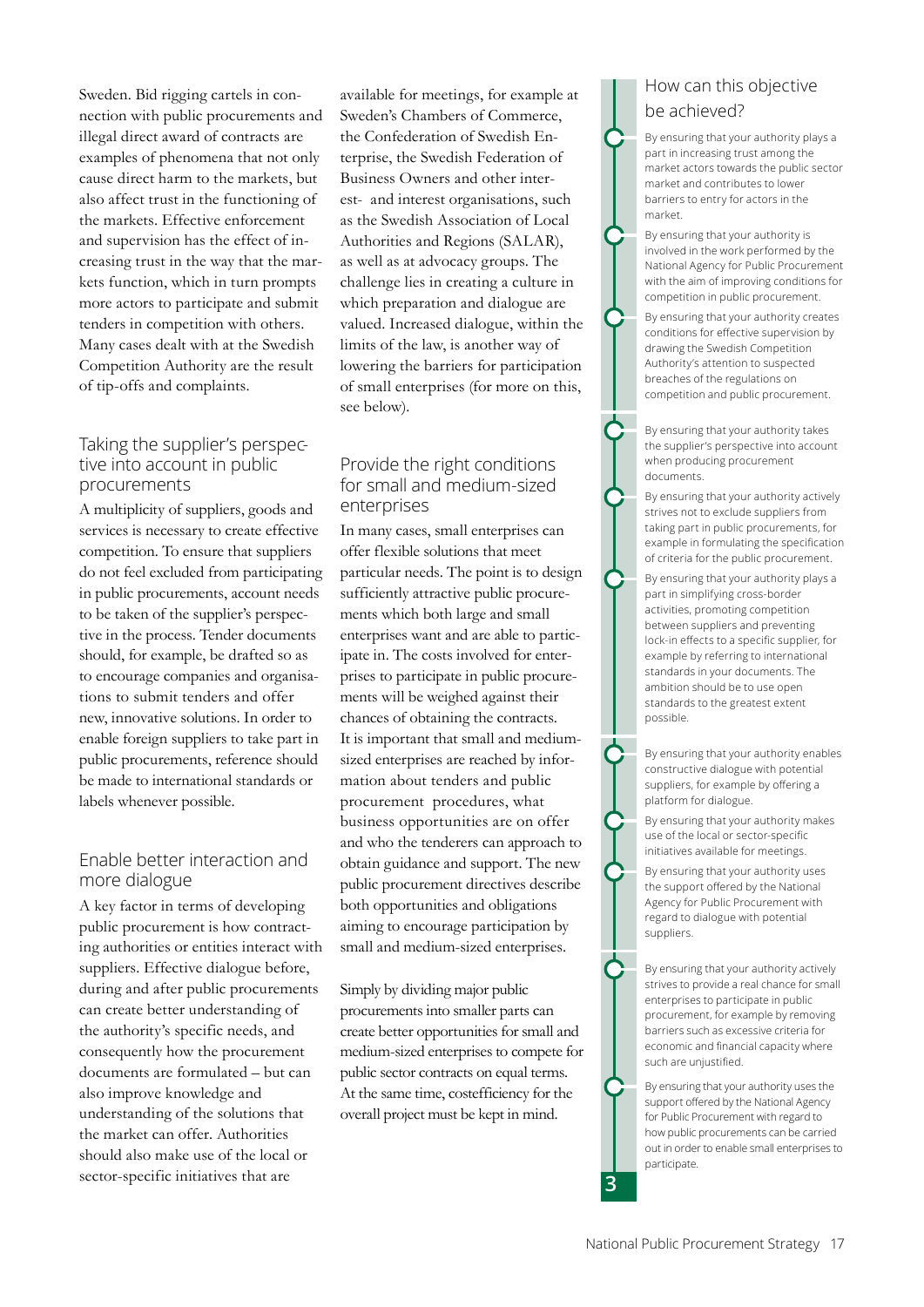# **14 Legally certain public procurement**<br>Public procurement is often identified award of contracts due to time shore

A well-functioning public procurement relies on both suppliers and citizens having trust in the due functioning of legal certainty.

Public procurement is often identified as an area at risk of corruption. With more and more activities being subject to competitive tendering, a greater need has emerged for contracting authorities and entities to take a ction to prevent corruption and conflicts of interest. Well-prepared and strategic public procurements prevent improper behaviour in purchasing. By working actively to prevent corruption and by planning purchases the risk of illegal direct

award of contracts due to time shortage for example is reduced. Contracting authorities and entities need to be aware of signs of corruption, bid rigging cartels and other signals of distorted competition. The Government also wishes to emphasise the importance of effective contract follow-up, just to demonstrate for other tenderers the actual compliance with contracts concluded.

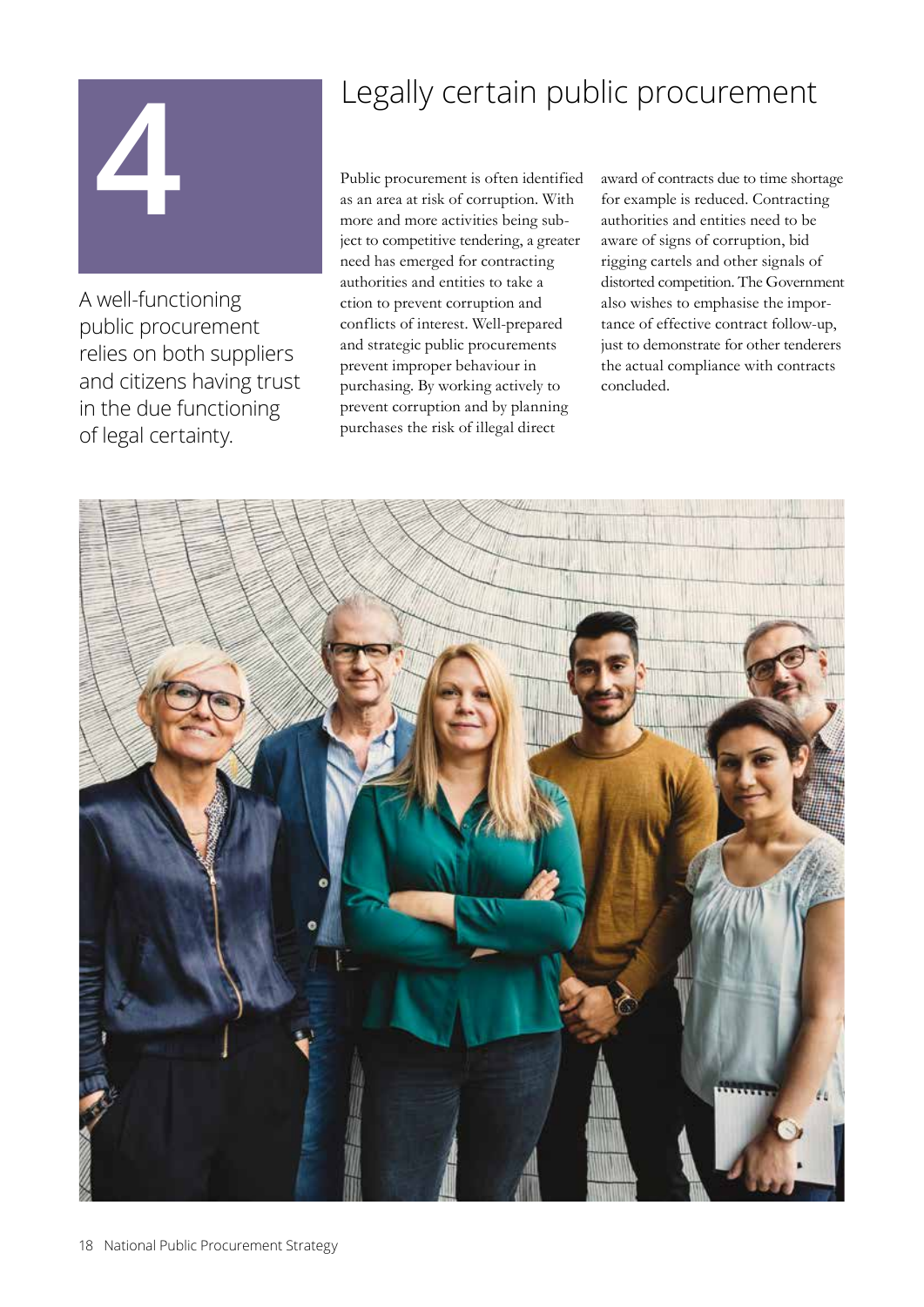#### Prevent corruption

Trust in how public purchases are conducted is seriously damaged if there are suspicions of corruption. Work on preventing corruption is all about combating bribery and other improper benefits.

The Government's objective is that all contracting authorities and entities should have internal guidelines for how the authority should prevent the occurrence of irregularities. With all contracting authorities and entities working actively to prevent corruption and conflicts of interest in their organisations, the aim of a legally certain and a reassuring system of public procurement can be attained.

#### Transparency and communication can prevent misunderstandings and unnecessary legal proceedings

The general principles of European Union law on transparency and equal treatment are especially important in building trust among suppliers. The principle of transparency establishes criteria for information on public procurements, that the contracting authority or entity should use written and documented procedures and that the reasons for the contract award decision are given. One way in which the contracting authority or entity can contribute to enhanced transparency is to publish the procurement documentation.

The right to review is important in terms of legal certainty. However, there is much to gain both by the contracting authority or entity and the suppliers if unnecessary court proceedings arising from misunderstandings, for example, can be prevented. It is the Government's view that misunderstandings and unnecessary court proceedings can be avoided through transparency and communication.

#### Raise the level of ambition in your follow-up

By not following up on contracts during the contract period, contracting authorities and entities risk losing quality and efficiency, as well as losing credibility as a contractual partner, which at the same time will tend to encourage dishonest suppliers to compete for public contracts. It should be a matter of course to always check that goods and services received and used in the public business activity conform to what the authority actually specified, ordered and paid for. To set criteria that cannot be verified goes against both the equal treatment principle and the requirement for a transparent public procurement process.

As soon as the criteria are set in the public procurement documents, the contracting authority or entity needs to be able to specify how they are going to be followed up. This is essential if the criteria are to be trustworthy in relation to the suppliers and at the same time ensure that they represent the quality expected.

Follow-ups to ensure that the contracting authority or entity receives what it has paid for are also about creating trust in public procurement and encouraging a willingness to participate in the competition together with other suppliers (see also section 3.3).

#### How can this objective be achieved?

By ensuring, for example, that your authority produces internal guidelines on bribery and corruption, in order to provide employees with the right knowledge to prevent conflicts of interest and corruption.

By ensuring that your authority take support from actors such as The Swedish Anti-Corruption Institute and The National Agency for Public **Procurement** 

By ensuring that your authority prevents misunderstandings and unnecessary court proceedings through transparency and good communication with potential suppliers.

By ensuring that your authority performs contract follow-ups in a legally certain and effective manner.

By ensuring that your authority makes use of the support material and the support tools offered by the National Agency for Public Procurement for contract follow-up..

By ensuring that your authority examines the conditions for working with other contracting authorities or entities for more effective joint follow-up work.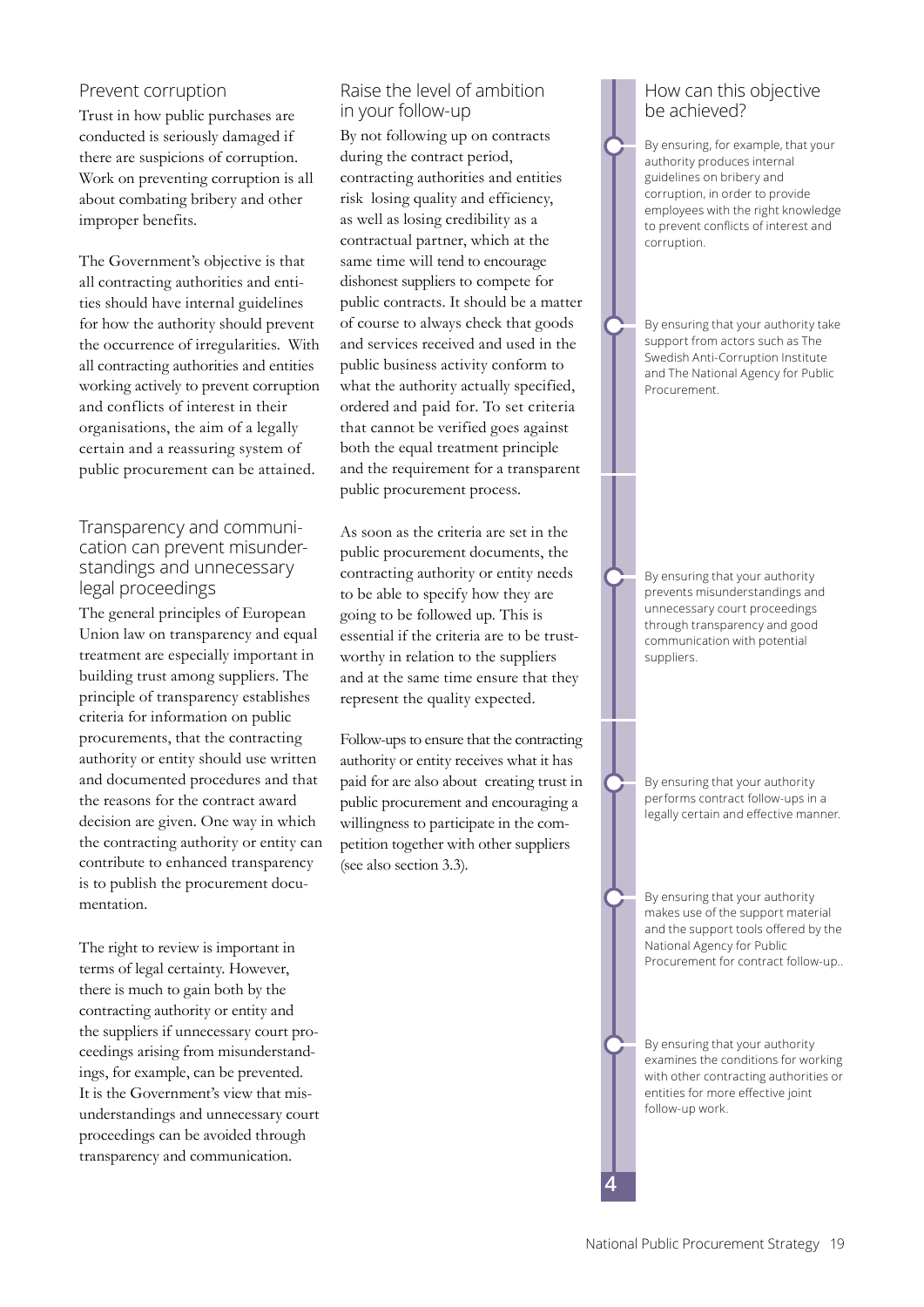



Releases the public sector's potential for innovation through public procurement

# **Factor Public procurement that drives**<br> **5 Public procurement that drives**<br> **5 Public procurement that drives** innovation and alternative solutions

Great potential exists in using public procurement as a tool for promoting development and innovation. By employing techniques for innovation procurement, such as pre-commercial procurement and innovation partnership, the public sector can stimulate the development of completely new innovative solutions that do not exist

on the market today. The public sector can also promote innovation at supplier level by requesting, in public procurements, functions rather than ready solutions. Furthermore, the public sector can, in its capacity as active purchaser and first customer, drive the market to develop solutions to important social challenges.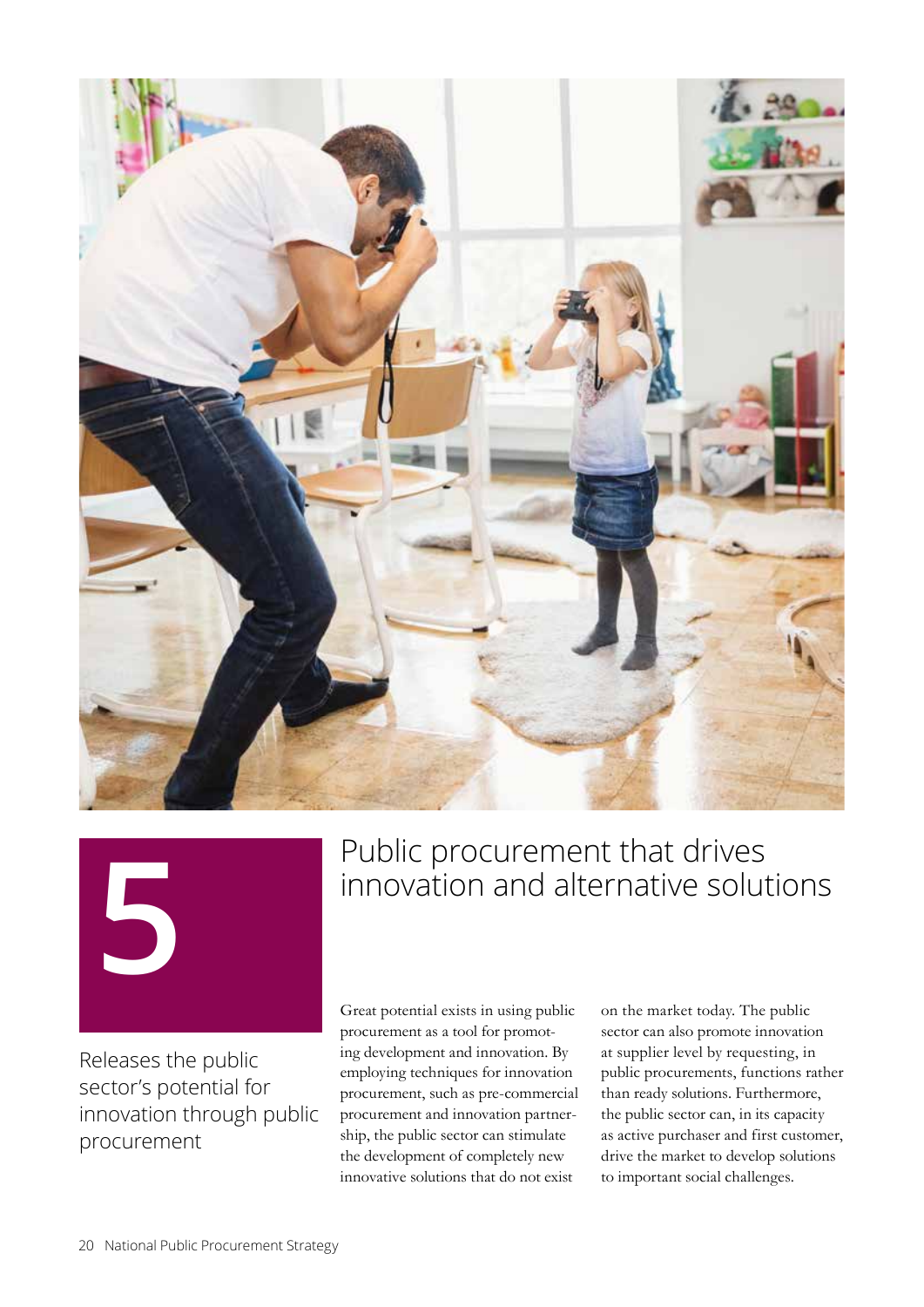By demanding so-called "transformative" solutions to a greater extent, contracting authorities can, for example, help sustainability goals to be achieved.

Through public procurement and close cooperation between contracting authorities and the business sector, technical development to strengthen public sector activity can be stimulated, which in turn can result in world-leading innovations. When businesses are given the opportunity to develop innovative solutions and new products for public sector activities, this may also create sustainable growth, enhanced competitiveness, new jobs and export opportunities.

A key to ensuring good results from public procurements is to involve potential suppliers, industry organisations, experts, users and other actors well before the specification for the public procurement is drafted. Through dialogue with these actors, greater understanding and greater knowledge is obtained about which solutions the market can offer or develop on the basis of specific needs. At the same time, this ensures that the specification subsequently specified in the procurement documents does not exclude new solutions that are available in the market, and that the solutions created are suitable for use by the intended target group.

#### Make innovation procurement part of your organisational development

Sweden's capacity for innovation is crucial in order to develop the public sector as well as to meet the challenges and opportunities offered by the global economy. It is therefore important for innovation procurement to become part of the public authorities' organisational development. New technological solutions and innovations are necessary to achieve the societal goals.

Innovation procurement is often more resource-intensive than traditional public procurement. By organising buyer's groups and using the possibilities for financial support from, for example, Vinnova -Sweden's innovation agency contracting authorities and entities can reduce the risks to the individual authority. Smaller municipalities and county councils in particular can gain from collaborating on public procurement.

#### Set criteria by function

Setting criteria by function rather than setting specific criteria for goods and services stimulates creativity and innovative capacity on the part of potential suppliers.

Requesting by function can promote competition in public procurements by enabling more companies and organisations to participate and submit tenders, to the benefit of small and medium-sized enterprises.

#### How can this objective be achieved?

By ensuring that, at management level, your authority identifies development and innovation needs that could be met via innovation procurement.

By ensuring that your authority produces internal guidelines to promote innovation in public procurements.

By ensuring that your authority establishes an effective dialogue at an early stage with the actors in the market regarding needs and conditions for developing innovative solutions. The National Agency for Public Procurement is engaged in work in this area and can offer appropriate support.

By ensuring that your authority sets criteria by function, starting from the results to be achieved rather than by stating specific criteria for goods and services.

By ensuring that your authority makes use of the initiatives and tools that the National Agency for Public Procurement has developed as support for setting functional criteria in public procurements.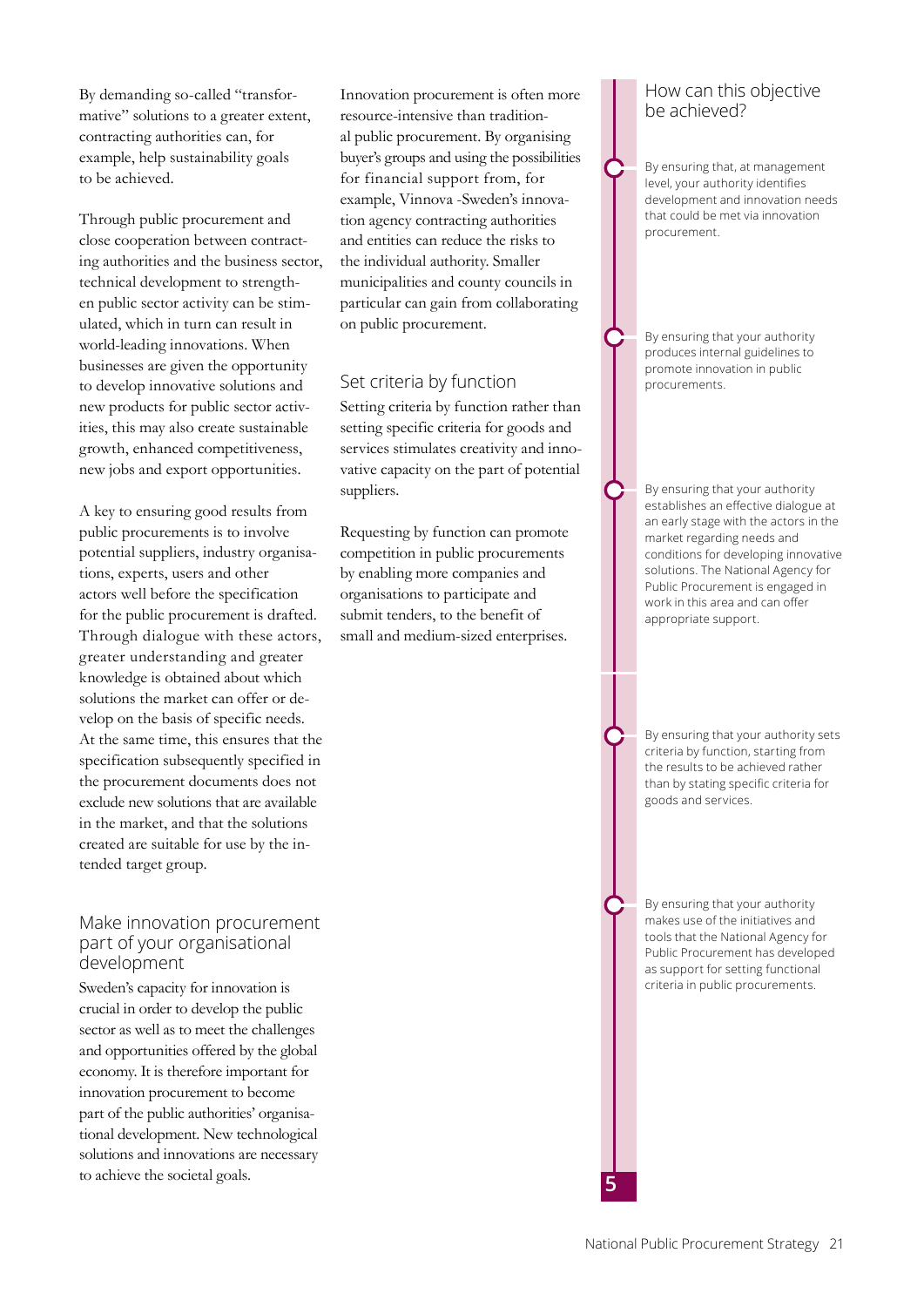

- Green public procurement must be increased throughout the public sector
- Purchasing may be used as a strategic means of achieving environmental goals
- Set animal welfare criteria

# **6** Environmentally responsible<br>
public procurement public procurement

Sweden shall be at the forefront in green public procurement and continue to lead by example in this area. Today, environmental criteria already apply to how 190 Government authorities are to conduct their public procurement, via the Ordinance (2009:07) on Environmental Management in Government Authorities. Through well-formulated environmental criteria for goods and services, public procurement can act as a strong driving force for sustainable development. Use of green public procurement should therefore be increased, especially in product categories with major impact on the environment. Environmental concerns and a life cycle perspective should be taken into account in the different phases of the public procurement process. Even if the price for a particular public procurement

becomes higher if subject to environmental criteria, the overall cost to society may be lower in the long term.

Public procurement can also be used as a strategic tool in Sweden's transition to a circular, bio-based economy in order to achieve Sweden's environmental objectives and to support Sweden's work to meet the Sustainable Development Goals and the 2030 Agenda. The purpose of using environmental criteria in public procurement is to help the environmental quality objectives to be achieved. The public sector has an important role to play here as a responsible purchaser of goods and services. Through sustainable and ethically conscious purchasing, it can also match the strong and growing commitment to this area among the general public.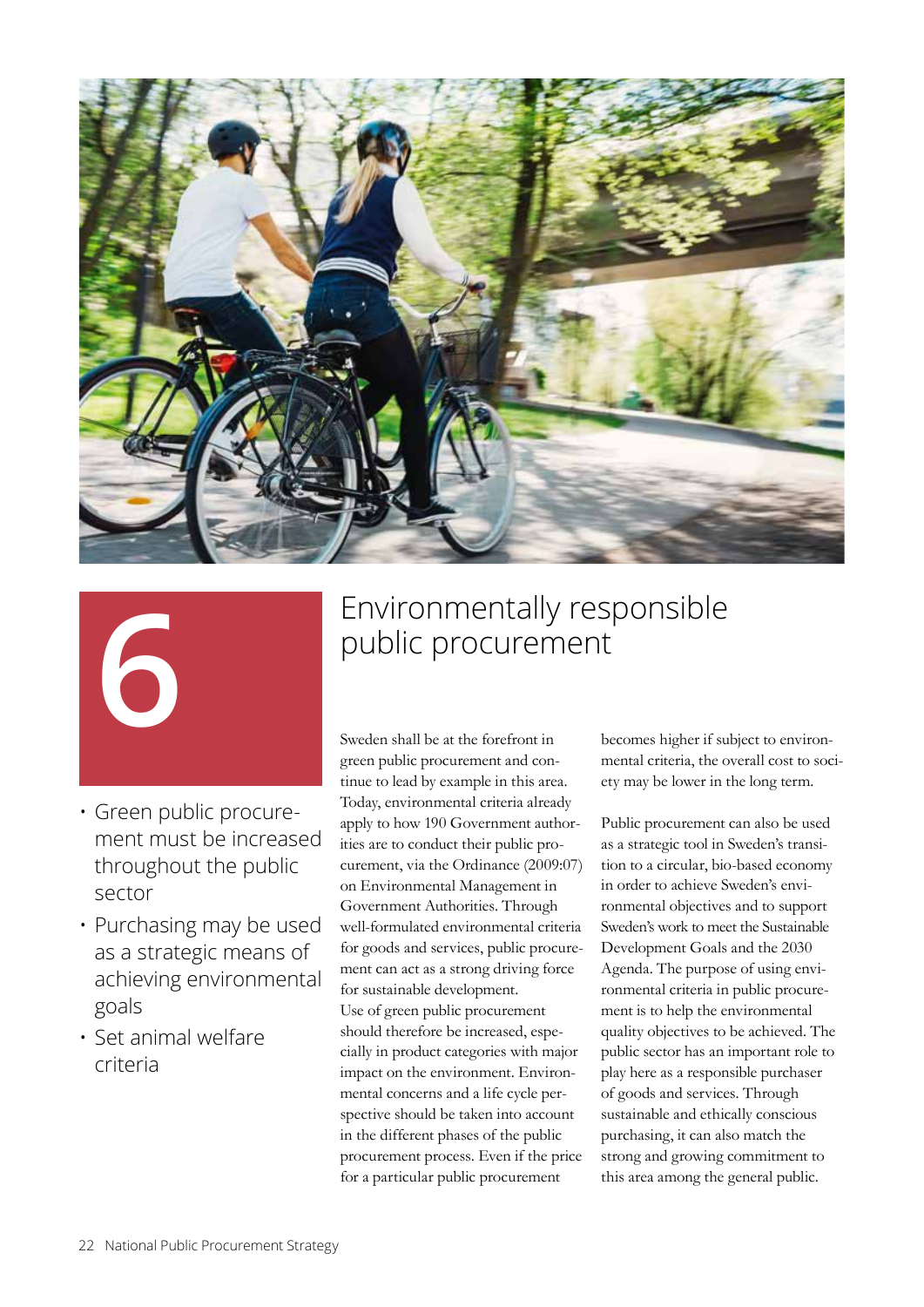The public sector also plays an important role in enabling the promotion of innovative and new environmental and energy technology solutions. Similarly, the increased digitalisation and use of IT can assist in meeting the climate challenge and achieving these goals. Conversely, public procurement may represent an important market for innovative companies in these and other areas.

Public procurement of products and services should better reflect the ambitions of society and be aligned with the high standards of animal welfare and environmental consideration set by Swedish legislation.

#### Increase use of environmental criteria

Environmental concerns can be taken into account at stages of the public procurement process. Particular provisions also apply to environmental criteria. Swedish legislation also offers major opportunities for setting criteria for environmental consideration, which now more than before can be taken into account at all stages of the public procurement process.

The National Agency for Public Procurement is tasked by the Government to promote increased environmental consideration in public procurement and is responsible for a wide-ranging criteria-defining programme aimed for contracting authorities and entities in their work on setting criteria, for example regarding animal welfare and resource efficiency in their public procurements. The National Agency for Public Procurement's criteria, in the form of environmental and social criteria, apply to around ten product categories, comprising some 100 products. Part of the National Agency for Public Procurement's work is to report on key indicators that show the internal and external impact of environmental and social criteria.

Increased use of environmental criteria in public procurements not only makes environmental gains possible but also economic gains. By making use, for example, of the National Agency for Public Procurement's benefit calculators, it is possible to estimate how much money and energy can be saved and how much climate impact (carbon dioxide emissions) can be reduced by setting environmental and energy criteria in public procurements.

#### Stipulate animal welfare criteria in food procurements-

Public procurement of food and catering services is an area in which the criteria specified should reflect citizens' expectations that Sweden's animal welfare criteria are observed. The specification by contracting authorities and entities of relevant animal welfare criteria in public procurements will help to ensure good conditions during the life of the animal, irrespective of country of production.

Central government authorities fulfil an important role by setting an example for how animal welfare can – and should – be ensured in public procurements in a non-discriminatory way

#### **Example: SIC (the National Procurement Services)**

SIC at the Legal, Financial and Administrative Services Agency made an inventory of all the environmental criteria specified in its framework agreements. The framework agreement categories were analysed on the basis of qualification criteria, award criteria, contract performance clauses and the environmental criteria that may be specified for call-offs. SIC identified in its inventory, a number of environment-critical technical areas and a number of goods and services that the Agency deemed to have major environmental impact. The environmental criteria specified by SIC are presented by the Agency's environmental coordinators, who then annually report these criteria to the Swedish Environmental Protection Agency.

#### **National food strategy**

The Government is working in 2016 on developing a food strategy. As part of that strategy, the Government will emphasise that Sweden should have high ambitions for animal welfare and animal health, and should continue its work on raising standards of animal welfare in the EU.

#### How can this objective be achieved?

By ensuring that your authority makes use of the National Agency for Public Procurement's environmental criteria and other tools, such as the criteria directory and benefit calculation tools.

By ensuring that your authority actively focuses on specifying environmental criteria in your public procurements. SIC's experiences may serve as a guide to good practice.

By ensuring that your authority makes use of The National Agency for Public Procurement's support tools for specifying animal welfare criteria, on a non-discriminatory basis, in public procurements.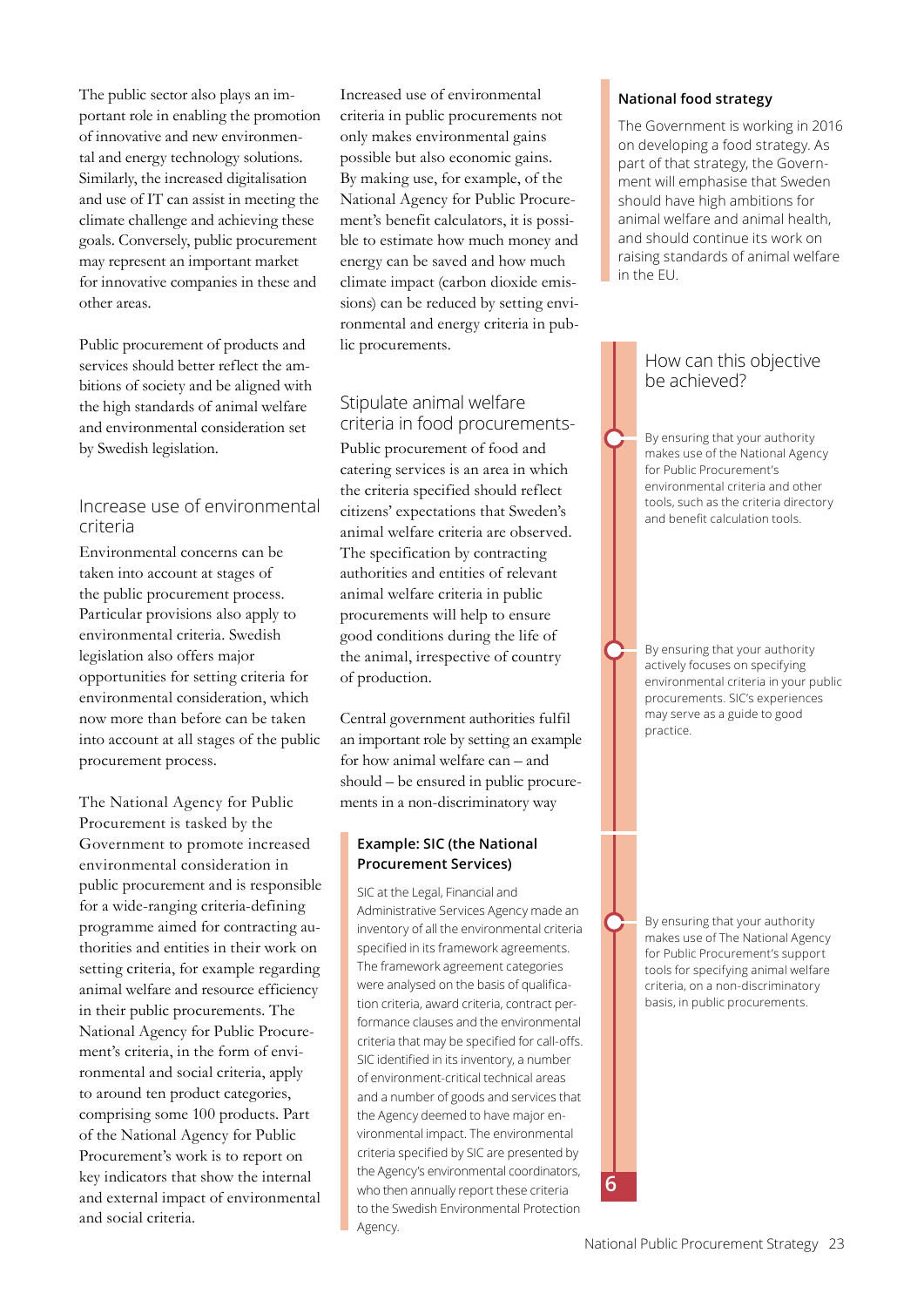

Responsible public procurement that contributes to a socially sustainable society.



# **7** Public procurement that contributes to a socially sustainable society

Criteria for social considerations should be stipulated in public procurements whenever possible and appropriate. Social considerations may, for example, mean promoting employment opportunities for disadvantaged groups, such as individuals experiencing difficulties in entering the labour market. Equal opportunity is part of social considerations. It requires equal opportunities to be assured for women, men and children, and goods, services and products to be available and fit for use by everyone, of all ages, irrespective of any disability. Social considerations also include respect for the conditions and needs of different groups, such as national minorities. It is important that, at an early stage of the public procurement process, contracting authorities and entities apply the principle of universal design, that is, they should think strategically so as to ensure that products and services can be used by as many people as possible and should not exclude certain users in advance. This may be done, for example, by conducting an equal opportunity analysis regarding the specifications stipulated. Social considerations may also contribute to foster free and fair trade. It is also important to weigh up any risks in the supplier stage of the public procurement in terms, for example, of respect for human rights.

Public procurements should also promote respect on the part of businesses for human rights in their operations, as described in the UN's guidelines.

The State shall not contribute to deficiencies in respect for human rights or contribute to social dumping. This applies regardless whether work is performed in Sweden, in any EU Member State or in any country

outside the EU. Central government authorities should act as a model to others and should be at the forefront in including social considerations in public procurements.

#### Increase the presence of social concern in public procurements

By producing, for example, an internal code of conduct or a sustainability policy, contracting authorities and entities demonstrate clearly the responsibility they assume for ensuring a socially sustainable society.

The Government will provide the conditions for contracting authorities and entities to obtain the necessary support from The National Agency for Public Procurement for identifying, for example, areas where it is important for social criteria to be stipulated as well as by means of public procurement, to draw attention to any risks in the particular area, including at the supplier stage.

#### Stipulate criteria for reasonable conditions of employment

Competition in public procurement must never be at the expense of good work environment or reasonable working conditions. The Government wishes to strengthen the possibilities for stipulating criteria for conditions in line with Swedish collective agreements in public procurement. Criteria for conditions corresponding to Swedish collective agreements are an important means of combating social dumping in public procurement. By requiring suppliers to guarantee reasonable working conditions for their employees, the services procured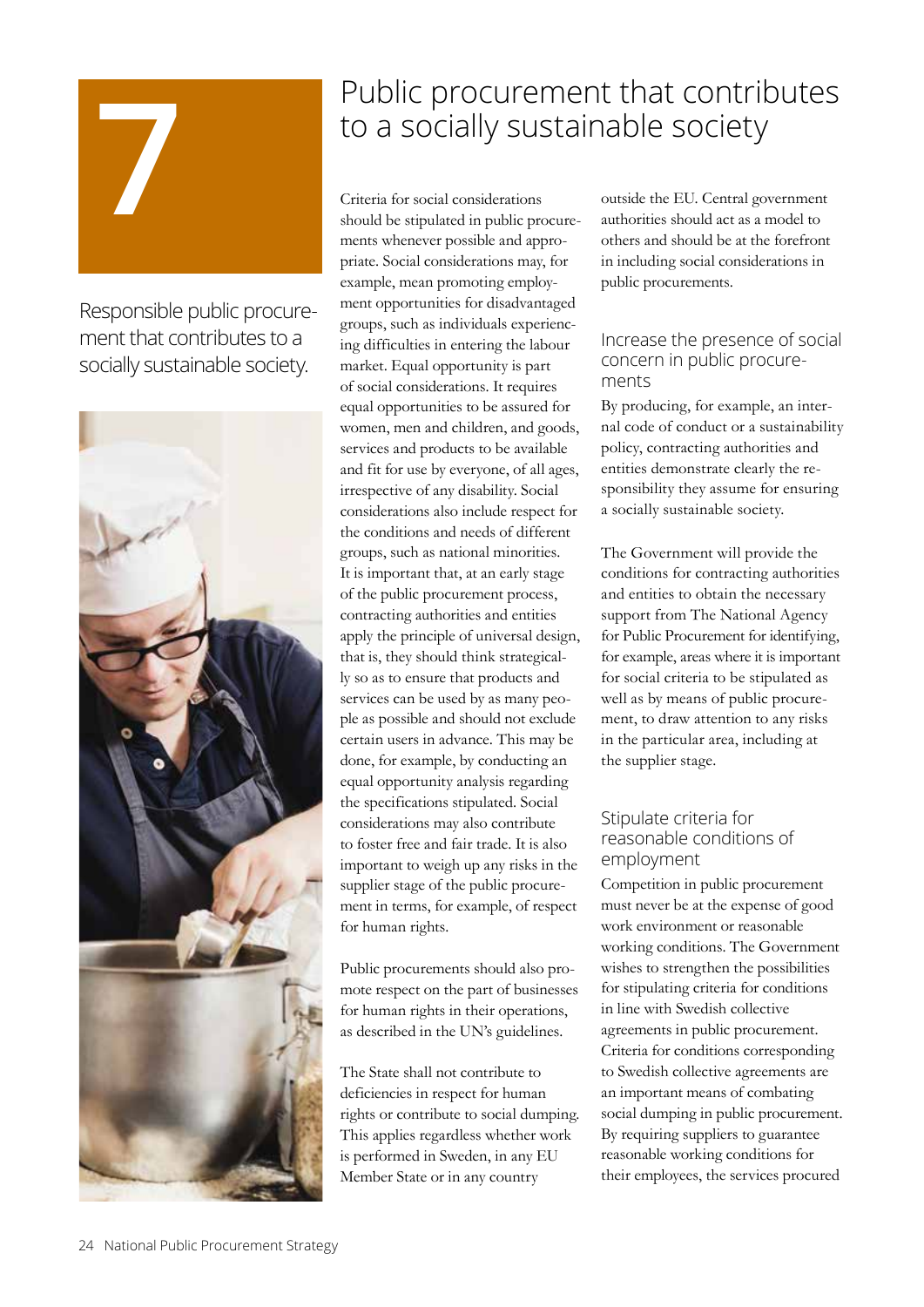can be performed at a high quality while still combating social dumping.

In partnership with the authorities concerned and the labour market parties, the National Agency for Public Procurement is an important factor in raising levels of competence and actively focuses on ensuring that these concerns are included in public procurements.

#### Play a part in increasing employment via public procurements

Contracting authorities and entities, being in many cases major purchasers of services and contracts, have excellent opportunities during public procurement for encouraging industry actors to employ unemployed individuals who find it difficult to enter the labour market. This can be achieved, for example, by requiring that work, internship or an apprenticeship be offered to the long-term unemployed with the right skills, or alternatively that work experience or an apprenticeship be offered to young unemployed people who would otherwise be at risk of long periods of unemployment. Specifications of this kind should be designed so as to counteract a gender-segregated labour market.

The Government has been able to observe how other Member States, such as the United Kingdom, have successfully implemented social contract clauses in public procurements in order to increase employment. The Government is striving to improve the performance of the public sector in Sweden in increasing employment via public procurement.

#### Enable participation by voluntary organisations

Voluntary organisations – social enterprises, cooperatives, societies, foundations and non-profit organisations – represent an

important resource in society and contribute to diversity. The Government considers it important to make it easier for organisations of this kind to operate in the welfare markets. Such organisations play a part, above all, in raising the quality of the welfare services and adapting them to the needs and wishes of users. In addition, several of these voluntary organisations serve as an important voice for groups in society that otherwise may find it difficult to be heard. These voluntary initiatives create added value in the form of democratic reinforcement, a sense of community and social cohesion. One way of increasing the scope for voluntary organisations to act as suppliers to the public sector may be, subject to the relevant legal conditions, to establish a voluntary public partnership. While Sweden has a robust and active non-profit sector, voluntary organisations are to a major extent absent from sectors such as health and social care.

In the view of the Government, increased dialogue, within the limits of the law, before, during and after public procurement is one way of lowering the barriers to participation by voluntary organisations.

#### **Example: Swedish Transport Administration**

In June 2015, The Swedish Transport Administration was commissioned by the Government to investigate different ways in which employment-promoting requirements could be incorporated into public procurements, and the possible consequences of this. As the Administration's report indicated that such requirements can be effective tools for promoting increased employment, the Government's view is that more central government authorities should actively focus on incorporating employment-promoting requirements in their procurements.

#### How can this objective be achieved?

By ensuring that your authority develops internal procedures in which management's expectations of the organisation regarding social responsibility in public procurements are clearly defined.

By ensuring that your authority makes use of The National Agency for Public Procurement's criteria and support for socially responsible public procurement.

By ensuring that your authority works actively with combating social dumping and ensuring reasonable working conditions in public procurements.

By ensuring that your authority actively focuses on stipulating employment specifications in your public procurements. The Swedish Transport Administration's experiences may serve as a guide to good practice<sup>5</sup>.

By ensuring that your authority makes use of support from the National Agency for Public Procurement in formulating employment specifications in public procurements.

By ensuring that your authority is aware that excessive criteria for economic and financial capacity or excessively large contracts can represent unjustified barriers to the ability of voluntary organisations to participate in public procurements.

By your authority ensuring that voluntary organisations are offered the opportunity, where justified, to participate in public procurements. Be aware that the resources of voluntary organisations are in many cases limited.

By ensuring that your authority works with voluntary organisations, where legal conditions allow, for example via partnership..

By ensuring that your authority uses the support offered by the National Agency for Public Procurement with regard to obtaining the right knowledge of how public procurements can be performed so that they make it possible for voluntary organisations to participate.

**5 In the Swedish Transport Administration report Krav på sysselsättning i upphandlingar (Requirements for Employment in Procurements) from 13 November 2015, the Administration estimates that employment-promoting actions carried out can create between 200 and 1,500 work experience placements and jobs annually (including apprenticeships and jobs subsidised by The Swedish Public Employment Service).**